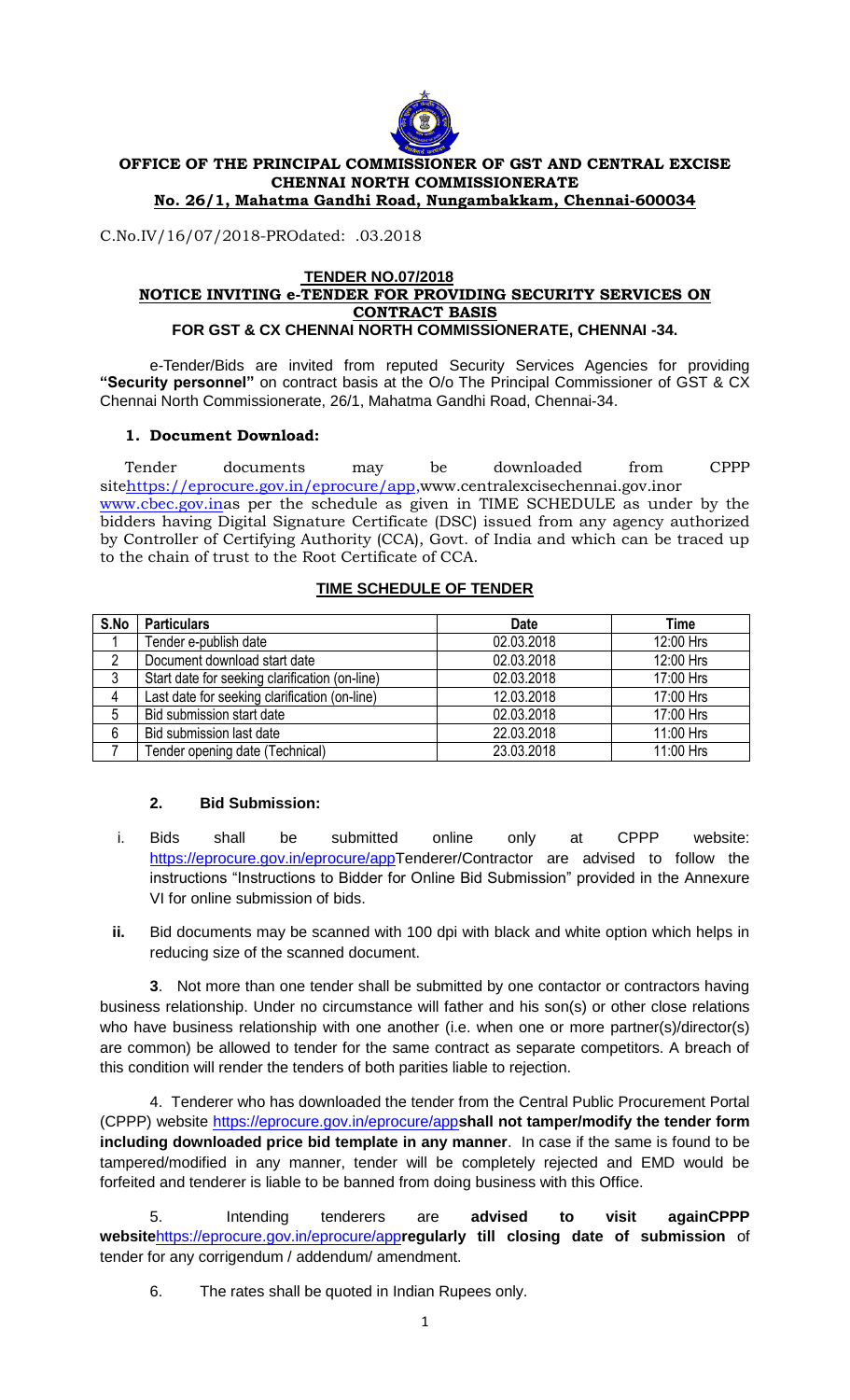7. The rates will be inclusive of all taxes (except GST), fees, levies, etc. and any revision in the statutory taxes, fees, etc will be the responsibility of the Bidder.

8. In case of any discrepancy/difference in the amounts indicated in figures and words the amount in words will prevail and will be considered.

9. The quoted rates shall remain firm throughout the tenure of the contract and no revision is permissible for any reason.

For further details,Dr.S. Periannan, Deputy Commissioner (Prev.) may be contacted at 044- 28335011.

**NOTE**: The Department reserves the right to postpone the date of opening or to accept or reject any or all the bids, without assigning any reasons.

> sd/-  **(RAJEEV KUMAR) Additional Commissioner Chennai North Commissionerate**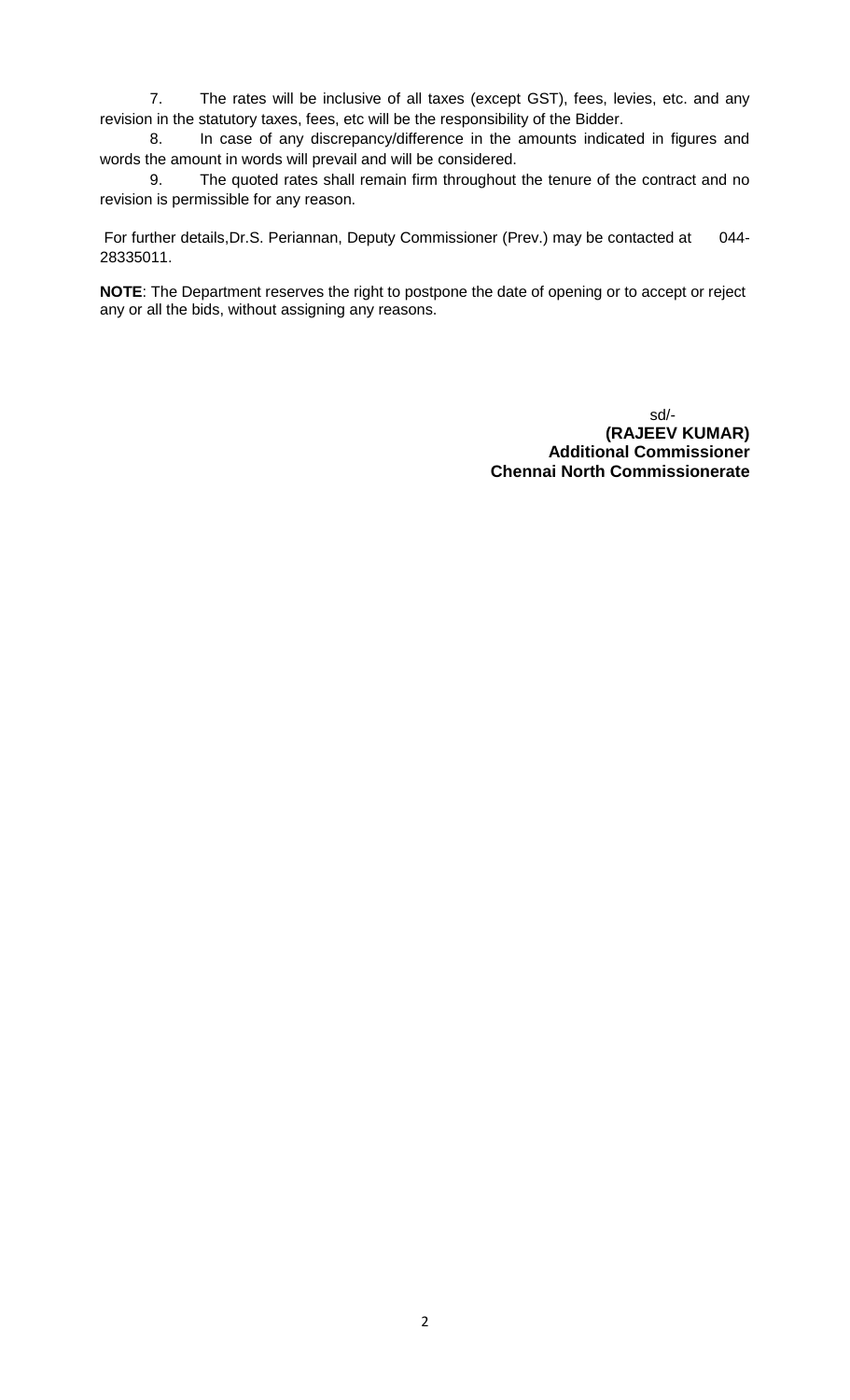

#### **OFFICE OF THE PRINCIPAL COMMISSIONER OF GST AND CENTRAL EXCISE CHENNAI NORTH COMMISSIONERATE No. 26/1, Mahatma Gandhi Road, Nungambakkam, Chennai-600034**

C.No.IV/16/07/2018-PROdated: .03.2018

## **TENDER DOCUMENT**

e-Tender/Bids are invited from reputed Security Services Agencies for providing **"Security personnel"** on contract basis at the O/o The Principal Commissioner of GST & CX Chennai North Commissionerate, 26/1, Mahatma Gandhi Road, Chennai-34.

| SI. No. | <b>Particulars</b>                                     | Page No. |
|---------|--------------------------------------------------------|----------|
| 1.      | <b>Tender Notice</b>                                   | $1 - 3$  |
| 2.      | <b>Terms &amp; Conditions - Annexure I</b>             | $4 - 17$ |
| 3.      | <b>Offer Letter - Annexure II</b>                      | 18       |
| 4.      | Technical Bid - Annexure III (A) &<br>Annexure III (B) | 19-21    |
| 5.      | <b>Bidder Undertaking (Annexure IV)</b>                | 22       |
| 6.      | <b>Financial Bid - Annexure-V</b>                      | 23       |
| 7.      | <b>Price/Financial Bid Document</b><br>(Annexure-VII)  | 24       |
| 8.      | <b>Undertaking by Bidder- Annexure VIII</b>            | 25       |
| 9.      | Instruction for online bid submission<br>(Annexure-VI) | 26-27    |

## **INDEX**

(Signature of bidder)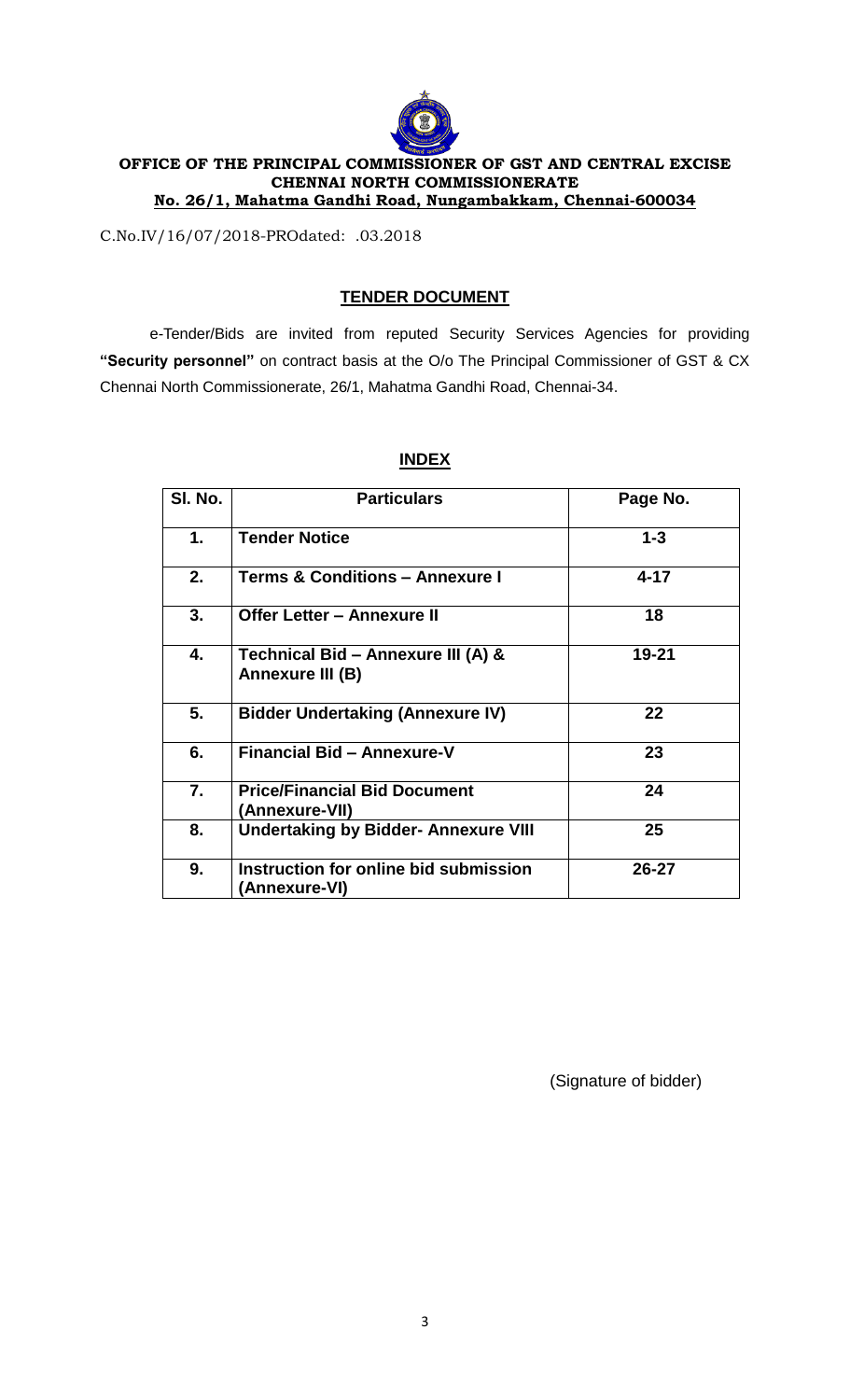#### **Annexure-I Terms & Conditions**

General Rules and Directions for the Guidance of the Bidder **(Section I),**

- 1.1. Scope of Tender
- 1.1.1 ThePrincipal Commissioner, GST & CX Chennai North, (hereinafter referred to as the Buyer), invites e-tenders/Bids for "Providing "Security Services" for its office located at26/1, Mahatma Gandhi Road, Chennai-34." as defined in the tender documents (hereinafter referred to as the "Service"), from reputed security service agencies (here in after referred to as the "Contractor").

#### 1.1.2 Duration of the Contract:

The Contract period is from01.04.2018 or from the date of commencement of the Service as defined elsewhere in the contract upto 31.03.2019. The contract is extendable at the same terms and conditions and at the same rates by one more year subject to providing of services to the satisfaction of buyer, at the sole discretion of the buyer.

#### 1.2. Eligibility Criteria

The tender/Bid is invited in TWO BID SYSTEM (Technical/Qualifying & Financial Bid)and is open to all contractors who fulfill the following eligibility criteria: 1.2.1 Experience – No of years in the Business:

The Bidder should be in the Business of Providing "Similar Services" for a period not less than 5 yearsi.e. since 2012-13.

[Mode of Proof: Copies of the Work order/Agreements/Work Completion certificate for the five year period to be uploaded alongwith bid document]. "Similar Services" means contract for providing security personnel to Government/Semi-Government/Public Sector/ National level educational institutes like IIT, IIM, NIT and Universities/Banks/Public Limited Companies

1.2.2 Experience – Completion of similar works:

The Bidder should have satisfactorily completed similar service contracts, involving values as listed below during the last 5 years i.e. since 2012-13:

a) At least One Service contract of similar nature valued at Rs. 1 crore

b)At least Two Service contracts of similar nature each valued atRs. 60 lakhsOR

c) At least Three Service contracts of similar nature each valued at Rs.35 lakhs.

[Mode of Proof: Copies of the Work order/Agreement and Work Completion certificate for the work Completed with TDS certificates to be uploaded alongwith bid document].

1.2.3 Turnover

The Bidder should have had average annual turnover of at least Rs.5Croresduring the last 3 financial years i.e. 2014-15, 2015-16& 2016-17

[Mode of Proof: Average Annual turnover certificate duly certified by Chartered Accountant to be uploaded alongwith bid document].

## 1.2.4Possession of Valid PAN

The bidder should have a valid Income Tax Registration Number / PAN and other statutory requirements as per Rules in force. The bidder should have filed Income tax returns for the assessment years 2015-16, 2016-17 and 2017-18 and should not have incurred any loss during any of the F.Y"s 2014-15, 2015-16 and 2016-17.

[Mode of Proof: Copy of the PAN Card and ITR"s of above three assessment years and Balance sheet/ Profit & Loss accounts for the above three financial years to be uploaded alongwith bid document]

1.2.5 The bidder should have been registered with the ESI and PF authorities.

[Mode of Proof: Copies of Respective Registration Certificates along with theReceipts for the remittances made during the last 6 months (July 2017 to December 2017) and declaration to this effect to be uploaded alongwith bid document]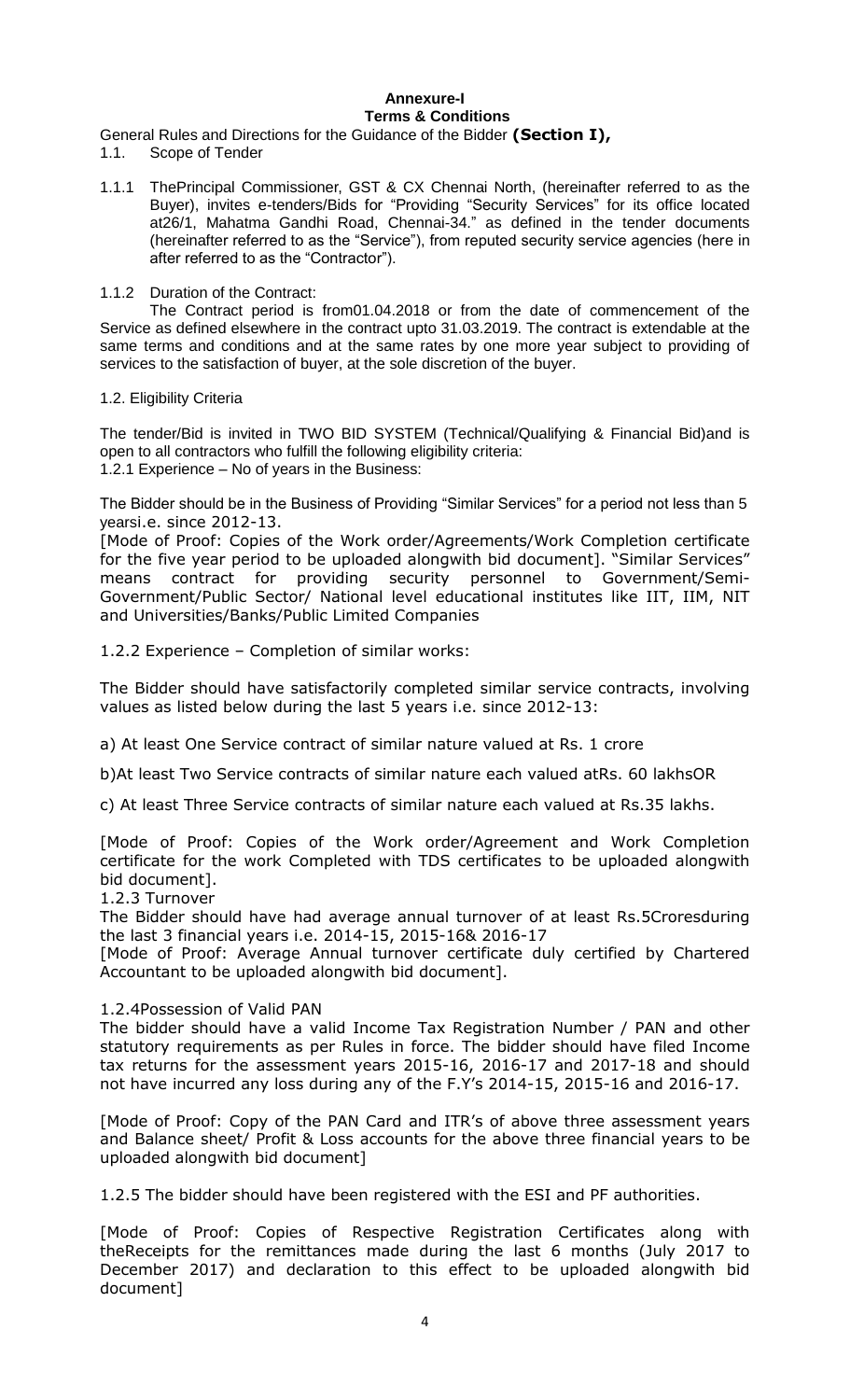1.2.6 The bidder should have not less than 250 personnel on their rolls during the financial year 2017-18fromJuly 2017 up to the month of December 2017.

[Mode of Proof: Copies of statutory remittances made/returns filed during the financial year 2017-18 (July 2017 to December 2017) and a declaration to this effect to be uploaded alongwith bid document]

1.2.7Should not have been black listed by this department. [Declaration to this effect to be uploaded alongwith bid document]

1.2.8 The bidder must produce a solvency certificate obtained from his banker during the F.Y. 2017-18 for an amount not less than Rs.1 crore and uploaded alongwith bid document.

1.2.9 The bidder must be registered with the GST department (GST registration certificate to be uploaded alongwith bid document)

1.2.10 Service tax should have been paid during the F.Y. 2014-15, 2015-16 & 2016-17 (copies of returns filed with service tax department to be uploaded alongwith bid document)

1.2.11 The applicant contractor shall have a license/certificate as per private securities regulation act. Copy of Private Securities Regulation Act License/Certificate issued by the Inspector General of Police Tamil Nadu.

1.2.12 The applicant contractor shall have a regular office at Chennai.

1.2.13 The security Agency should have work experience providing similar services in Central/State Government for engaging a minimum of 100 security Guards.

1.2.14 The contractor should have provided minimum 100 guards to Government department organization at a time in the financial year"s 2014-15, 2015-16 and 2016-17. A certificate from the organization has to be enclosed along with technical bid. The average annual turnover of the applicant contractor should not be less than 3.00 Crore in the financial years 2014-15, 2015-16 and 2016-17.

1.2.15 The contractor should be in possession of requisite license from State Government or other competent authorities for running security agency.

With regard to the various proof/supporting documents produced by the bidders for establishing that they meet the various eligibility conditions, it shall be the department"s prerogative to decide whether the document produced is valid evidence or not and to call for additional proof, if required.

#### **All the Documents in proof of meeting eligibility criteria uploadedwith the tender are to be duly signed by the bidder**

1.3. General Conditions

1.3.1 The Technical Bid Uploaded will be evaluated based on the details uploadedunder Technical Bid/Cover I in the prescribed formats to ascertain whether the bidders qualify. After evaluation of technical bid, all bidders will get information regarding their eligibility/qualification on website. Thereafter a system generated mail confirmation will be sent to all successful bidders. The bidders can check the same from the portal. The Cover II (Financial Bid) of only those firms who technically qualify under Cover I will be decrypted and opened online.

1.3.2 The Bids should be signed in all pages only by the duly authorized signatory (ies) of the entity. The person(s) authorized to sign the tender shall sign all the pages of the tender and other documents including those which are required to be submitted as per Clause 1.12

1.3.3 Bidder should upload all the details in the prescribed Proforma and as per the requirements set out in the tender documents under Cover I. Bids and Tender documents should be complete in all respects and any incomplete Bids/tender will be rejected.

1.4. Cost of Tendering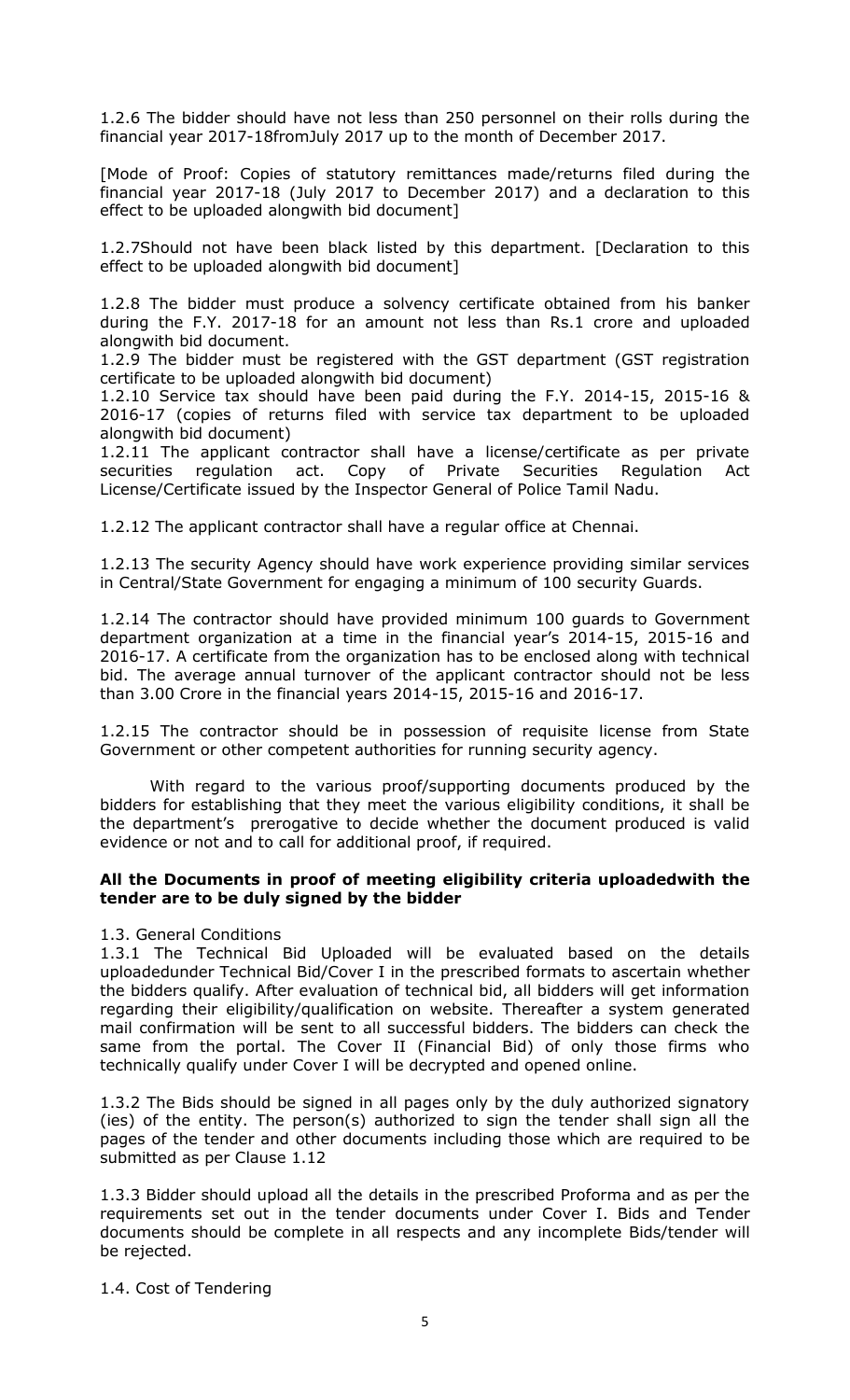The bidders shall bear all costs associated with the preparation and submission of their tenders and the GST & CX Department will in no case be responsible or liable for those costs, regardless of the conduct or outcome of the tendering process or the cancellation, if any, of tender by the Principal Commissioner of GST & CX, Chennai North Commissionerate.

## 1.5. Rejection of Tender Documents

The bidder shall read and understand the contents of the tender documents, carefully. Failure to comply with the requirements of tender submission will render the tender liable for rejection. Tenders, which are not responsive to the requirements of the tender conditions, will be rejected.

#### 1.6 Clarification of Tender Documents

A bidder requiring any clarification regarding the tender documents may seek the same online within the time schedule prescribed. The GST & CX department will respond online to any such request for clarification, received.

#### 1.7 Amendment to Tender Documents

1.7.1 At any time prior to the deadline for uploading the response to clarification, Principal Commissioner, GST & CX Chennai North Commissionerate may, for any reason, suomotu or in response to a clarification by a prospective bidder, modify the tender documents by issuing amendments (addenda/corrigenda etc.)

1.7.2 Any amendments (addenda/corrigenda) thus issued will be hosted on the website upto two days prior to the last date specified for submission of the bids. All the bidders who have downloaded the Bid Document shall verify if any such amendments have been issued by this department, before submitting their bid and shall take cognizance of and include such amendment(s) in their submission. In any case, the amendment(s), if any, shall be binding on the Bidder. No separate notice / intimation of amendments will be sent to the bidders.

## 1.8. Preparations and Submission of Tenders

#### 1.8.1 Language of Tender

The tender, and all correspondence and documents, related to the tender, exchanged between the bidder and the buyer shall be written in the English language only. If the bidder along with their offer furnish any printed literature written in any other language, such documents shall be supplemented with their English translation also. For the purpose of interpretation of the tender, the contents in the English translated version alone shall be taken into consideration.

1.8.2 Documents comprising the Tender

The Bids/tender submitted by the Bidder shall comprise the following and should be read in conjunction with any Amendments issued in accordance with Clause 1.9

(i) Documents to be uploaded with Cover I (Technical Bid documents)

a) Scanned copy of Earnest Money Deposit (EMD)

b) Scanned copy of entire tender document, signed & sealed on all pages

c) Scanned copy of Offer Letter (Annexure II)

d) Scanned copies of Annexures III A, III B, IV, VI & VIII with necessary enclosures

## (ii) Cover II (Financial Bid)

- a) Scanned copy of financial bid undertaking (Annexure-VII)
- b) Scanned copy of Financial Bid (Annexure-V)

c)Financial bid document in the form of BOQ\_XXXX .xls

## **I. TENDER PROCESS:**

- 1. Tenders are invited in two parts i.e. (1) Qualifying Bid (2) Financial Bid.
- 2. The tender form for Qualifying bid in pro-forma prescribed in Annexure IIIA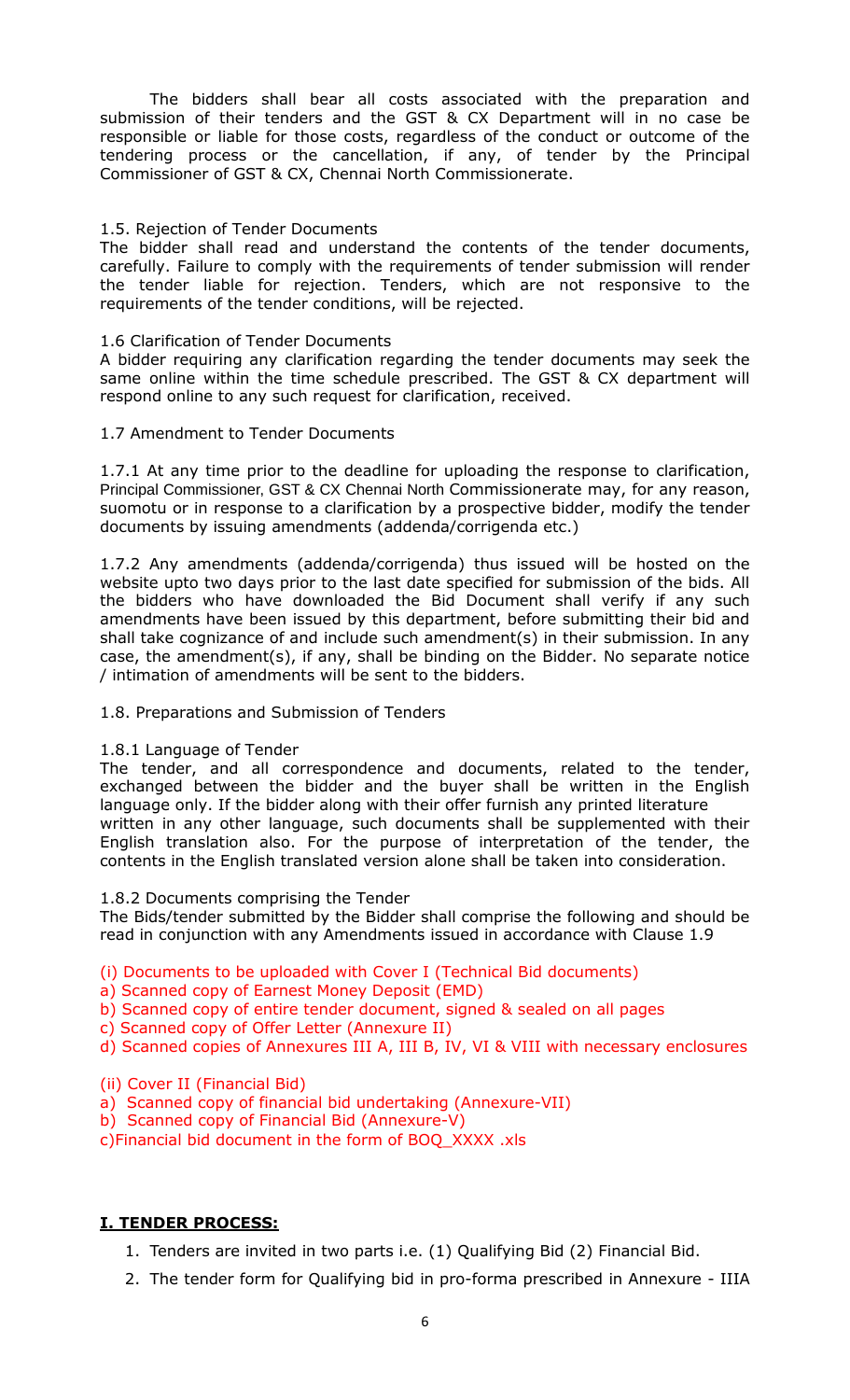IIIB and the tender form for the financial bid in pro-forma prescribed in Annexure - V complete in all aspects shall be uploaded on CPPP site. The Qualifying Bids will be opened online on **23.03.2018 at 11.00 a.m.** at **Office of The Principal Commissioner of GST & Central Excise, Chennai North Commissionerate, Chennai-34**Biddersmay observe the tender opening online**.** The date and time of opening of "Financial Bid" will be intimated to the eligible bidders after evaluating the "Qualifying Bids". The Financial Bids of those bidders who qualify on evaluation of Technical Bids would be decrypted and opened online.

#### 1.9. Conditions stipulated by the bidder

The bidder shall note that no alternative or counter or qualifying tender conditions by the bidder will be acceptable to the GST & CX department. Tenders containing any qualifying conditions or even bidder's clarifications in any form will be treated as non-responsive and will run the risk of rejection.

1.10. Filling up of Forms, Completeness & Mode of Submission of Tender:

1.10.1 The bidder shall submit all the documents required to be uploaded/ submitted as per Clause 1.10 duly filled in along with their covering letters, data and other information so that the tender is complete in all respects.

1.10.2 The tender/Bids shall be uploaded/filled and signed only by the entity/firm/corporation in whose name the tender documents have been issued.

1.10.3 Bids sent by telex, fax, Email etc. (i.e. modes other than by ways prescribed in Annexure - VI) shall not be accepted.

#### 1.11. Tender Prices

1.11.1 The contract shall be for the whole Services or for individual component or components as may be decided by The Principal Commissioner of GST & CX, Chennai North and as described in Sub - clause 1.1.1, based on the unit rates and prices quoted by the bidder in Bill of quantities.

1.11.2 Items against which no rate or price is entered by the bidder will not be paid for and when executed, such items, shall be deemed to have been covered by the other rates and prices in the Bill of quantities. Tender price covers contractor's all obligations mentioned in or to be reasonably inferred from the Tender document in respect of providing the SECURITY SERVICES at GST & CX, Chennai. This includes all the liabilities of the contractor such as cost of identity cards of personnel deployed by the contractor and all other statutory liabilities like Minimum Wages, ESI, PF contributions, bonus, service charges, all kinds of taxes etc. which should be clearly stated by the contractor.

1.11.3 The rate quoted shall be responsive and the same should be inclusive of all statutory obligations such as Minimum Wages, ESI, PF contributions, bonus, service charges, all kinds of taxes etc. The offers of those prospective bidders which do not meet the statutory requirements of Applicable Minimum Wages, ESI & PF and Bonus are liable to be rejected.

1.11.4 Minimum wages as fixed and revised from time to time by the Office of the Chief Labour Commissioner (Central) as applicable to "WATCH AND WARD- without arms" should be paid by the contractor. The highest of the applicable wages rates (where multiple rates are available for skilled and Clerical)should be paid by the contractor.

1.11.5 Whenever Minimum wages is revised by the respective Labour authorities, it shall be the duty of the contractor to immediately pay such revised minimum wages to the contract personnel deployed and then claim re-imbursement from The Principal Commissioner of GST & CX, Chennai North by providing copies of such orders and proof of disbursement to the contract personnel deployed in the office of the Principal Commissioner of GST & CX, Chennai North.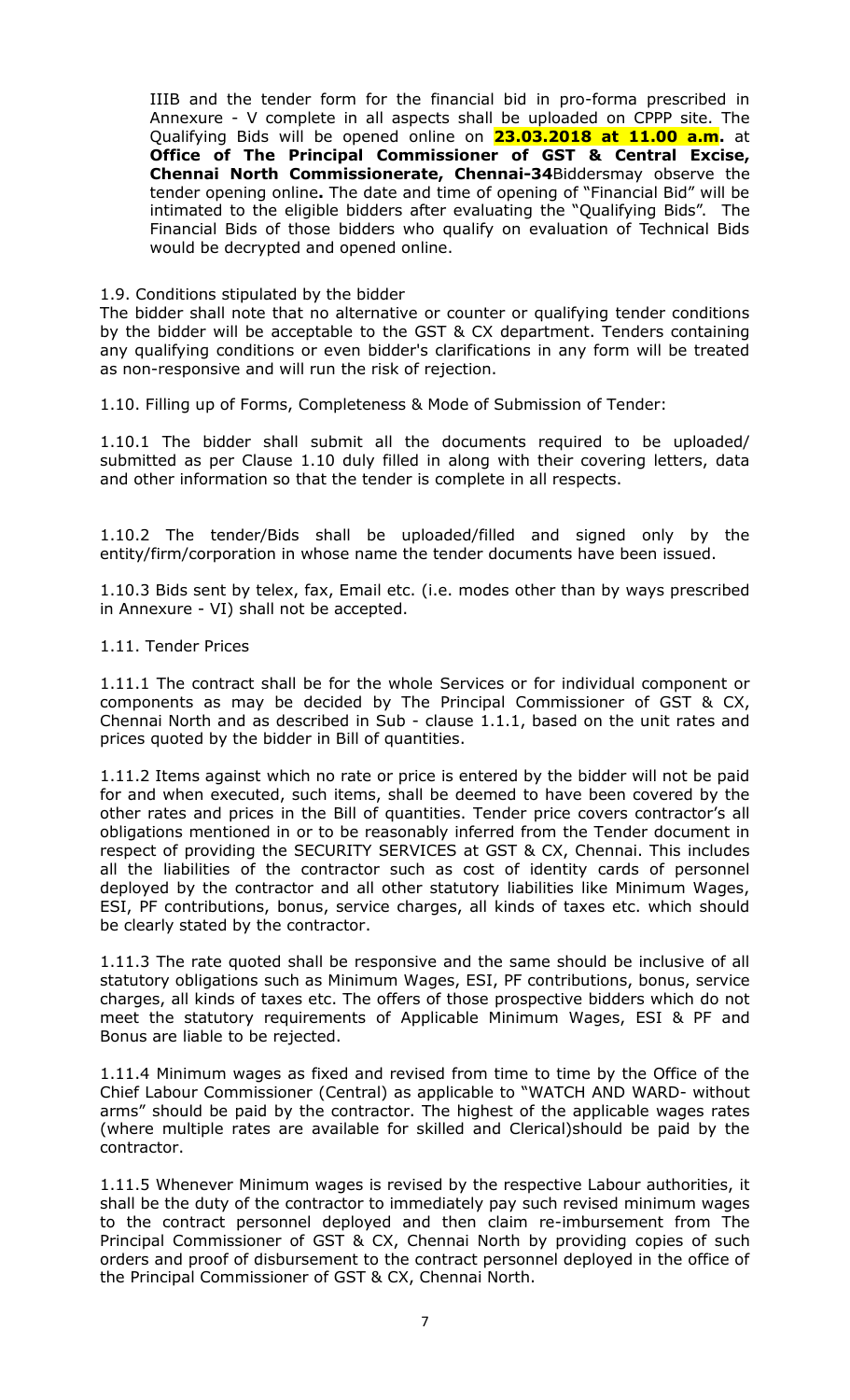## 1.12. Tender Validity

1.12.1 Tenders shall remain valid for 120 days from the last date for submission of tender

## 1.13. Earnest Money Deposit (EMD)

1.13.1 Each tender/Bid should be accompanied by an Earnest Money Deposit (EMD) amounting to Rs.2,00,000/-(Rupees Two Lakhs only) which shall be in the form of Demand draft from any Nationalized Bank / Scheduled Bank drawn in favour of **"**PAY AND ACCOUNTS OFFICER, CENTRAL EXCISE, CHENNAI.**"**Payable at Chennai and shall be submitted in person to the Public Relations Officer (PRO), Chennai North Commissionerate on or before the bid submission last date i.e.22.03.2018 before 11:00 hours. Qualifying bids without Earnest Money Deposit will be rejected. EMD will be returned to all the unsuccessful bidders at the end of the selection process. However, the EMD shall be forfeited in case the successful bidder withdraws or the details furnished found to be incorrect or false during the tender selection process. No interest shall be paid on the Earnest Money Deposit.

1.13.2 No other form of deposit towards Earnest Money shall be accepted.

1.13.3 **Tenders not accompanied by the Earnest Money Deposit in the manner prescribed in 1.13.1 will be summarily rejected.** No exemption from payment of EMD is available to any bidder for any reason whatsoever, except MSE"s as defined in the MSE Procurement Policy issued in Department of MSME (or)are registered with the Central Purchase Organization or with the Finance Ministry or this department.

1.14 Tender Opening, Bidder Participation, Stages of Evaluation (Technical and Financial)

1.14.1 Technical bids will be opened online at the Office of THE PRINCIPAL COMMISSIONER OF GST & CX, CHENNAI NORTH, 26/1, MAHATMA GANDHI ROAD NUNGAMBAKKAM, CHENNAI 600034", at 11:00 hours on 23.03.2018. Bidders may observe the tender opening online. In the event of the specified date of tender opening being declared as a holiday for the department, the tender shall be opened at the specified time on the next working day.

1.14.2The information furnished by the bidder in Cover - I in the prescribed format supplied by this department will form the basis for the evaluation. In exceptional cases The Principal Commissioner of GST & CX or his representative reserves the right to obtain the clarifications from any of the bidder without vitiating the tendering process. If, in the opinion of the Principal Commissioner of GST & CX, information and documents supplied in support of the tender do not indicate meeting the requirements of the tender specifications, the tender may be determined as non-responsive and may be rejected by the Principal Commissioner of GST & CX. After satisfying that all / or some of the bidder have attained the minimum qualifying criteria as detailed above, a suitable date and time for opening of the Cover II – Finance Bids will be fixed and those bidder(s) who are qualified will be intimated about the opening of Cover - II - Financial Bids. The Cover- II -Financial Bids of the qualified bidders will be decrypted and opened online. The procedures for opening Cover - II will be the same as the procedures outlined in Clause 1.14.1.

1.14.3 After evaluating the financial bids received under Cover II, the bidder who ranked the lowest (L-1) Price will be awarded the work. In case the financial bid of more than one agency is same as L-1, then the Principal Commissioner of GST & CX will be assigning marks to various eligibility parameters like turnover, number of years of relevant experience etc. of such L-1 bidders and work will be awarded to the bidder who score highest marks, among the L-1 bidders.

1.15. Influencing prohibited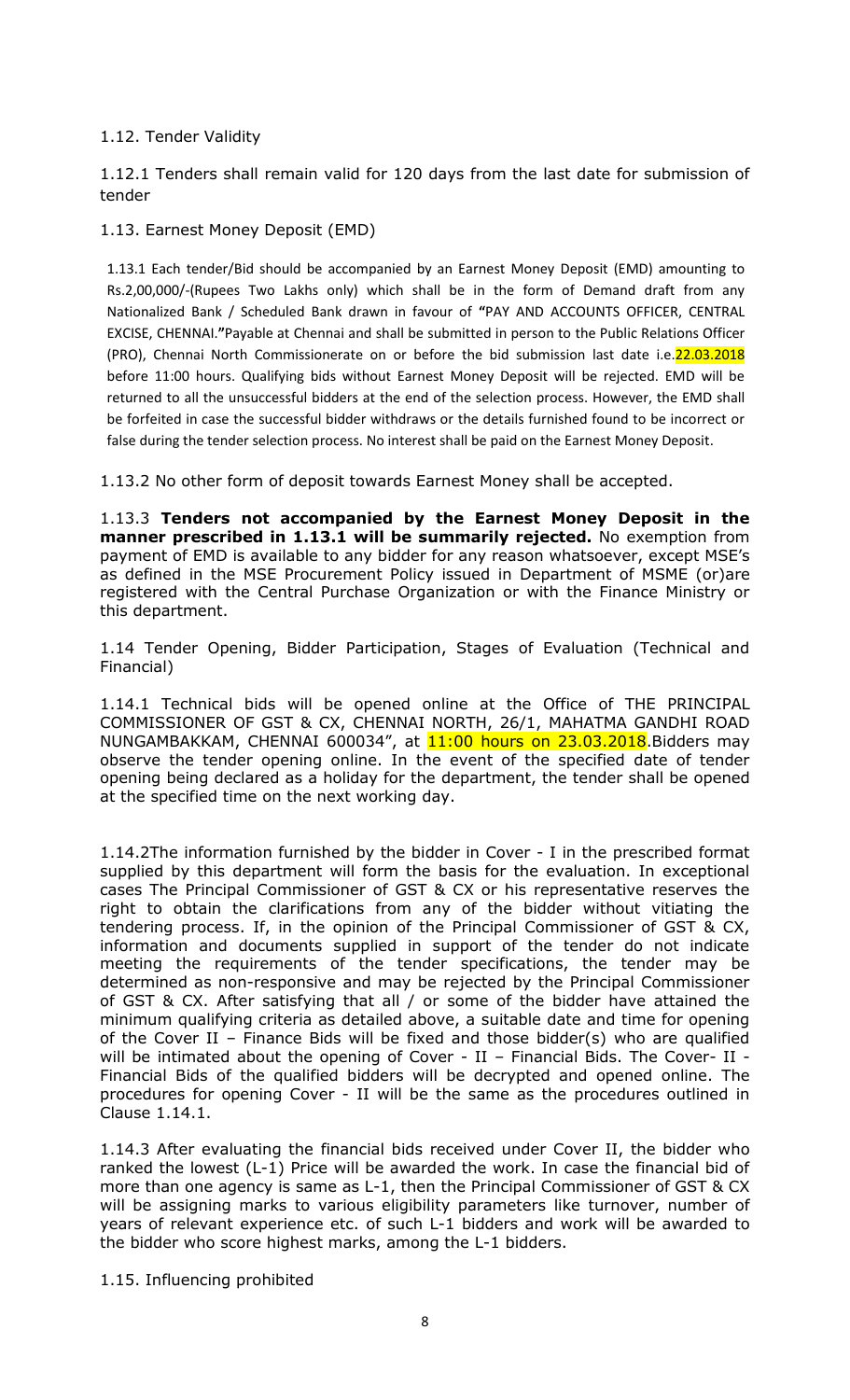Any effort by a bidder to influence the buyer during the processing of tenders or award decision will result in the rejection of his / their bid offered.

1.16. Correction of Errors (in Financial Bid)

The Tenderer shall quote the rates both in figures as well as words. The cost of individual items shall also be worked out and mentioned in the financial bid (both in figures and words). On check if there are differences between the rates quoted by the tenderer in words and in figures or in the amount worked out by him, the following procedure shall be followed:

i) If, in the price structure quoted for the required goods, there is discrepancy between the unit price and total price (which is obtained by multiplying the unit price by the quantity),the unit price shall prevail and the total price corrected accordingly;

ii) If there is an error in a total corresponding to the addition or subtraction of subtotals, the sub-totals shall prevail and the total shall be corrected; and

iii) If there is a discrepancy between words and figures, the amount in words shall prevail;

iv) Such a discrepancy in an offer should be conveyed to the tenderer asking him to respond by a target date and if the tenderer does not agree to Procuring Entity"s observation, the tender is liable to be rejected.

1.17. The Principal Commissioner of GST & CX reserves the right to accept any tender and to reject any or all tenders and to annul the tendering process, at any time prior to the award of contract, without thereby incurring any liability to the Affected bidder or bidder or any obligation to inform the affected bidder or bidder of the grounds for the action.

## 1.18. Security Deposit

1.18.1 Within 15 days of the successful bidder's receipt of notification of Award of Contract from the Principal Commissioner of GST & CX, the Bidder shall furnish a Security Deposit at the rate of 10% of the annual contract value in the form of anBank guarantee from any nationalized bank at Chennai. If the bidder fails to submit the Security deposit to the Principal Commissioner of GST & CX within the stipulated time, the Principal Commissioner of GST & CX shall without prejudice to any other right or remedy, be at liberty to forfeit the Earnest Money deposited by such person absolutely or may, at its sole discretion, treat the bidder as having lost his eligibility for the award of the contract.

1.18.2 The Security Deposit will be discharged by the Principal Commissioner of GST & CX and returned to the service provider not later than 90 days following the date of completion of the service providers performance obligations.

1.18.3 The proceeds of the Security Deposit shall be payable to the Principal Commissioner of GST & CX as compensation for any loss(es) incurred by the department resulting from the failure of the Service provider to meet out its obligations under the Contract, as determined by the Principal Commissioner of GST & CX. This shall be in addition to any other action/penalty taken by the Principal Commissioner of GST & CX for delays/default/failure on the part of the Service provider.

1.18.4 No interest will be allowed on the Security Deposit from the date of its receipt until it is refunded.

#### 1.19. Refund of EMD

1.19.1 The EMD will be refunded to all the bidder(s) other than the three lowest technically qualified bidders within one month from the date of opening of Financial bid (Cover - II).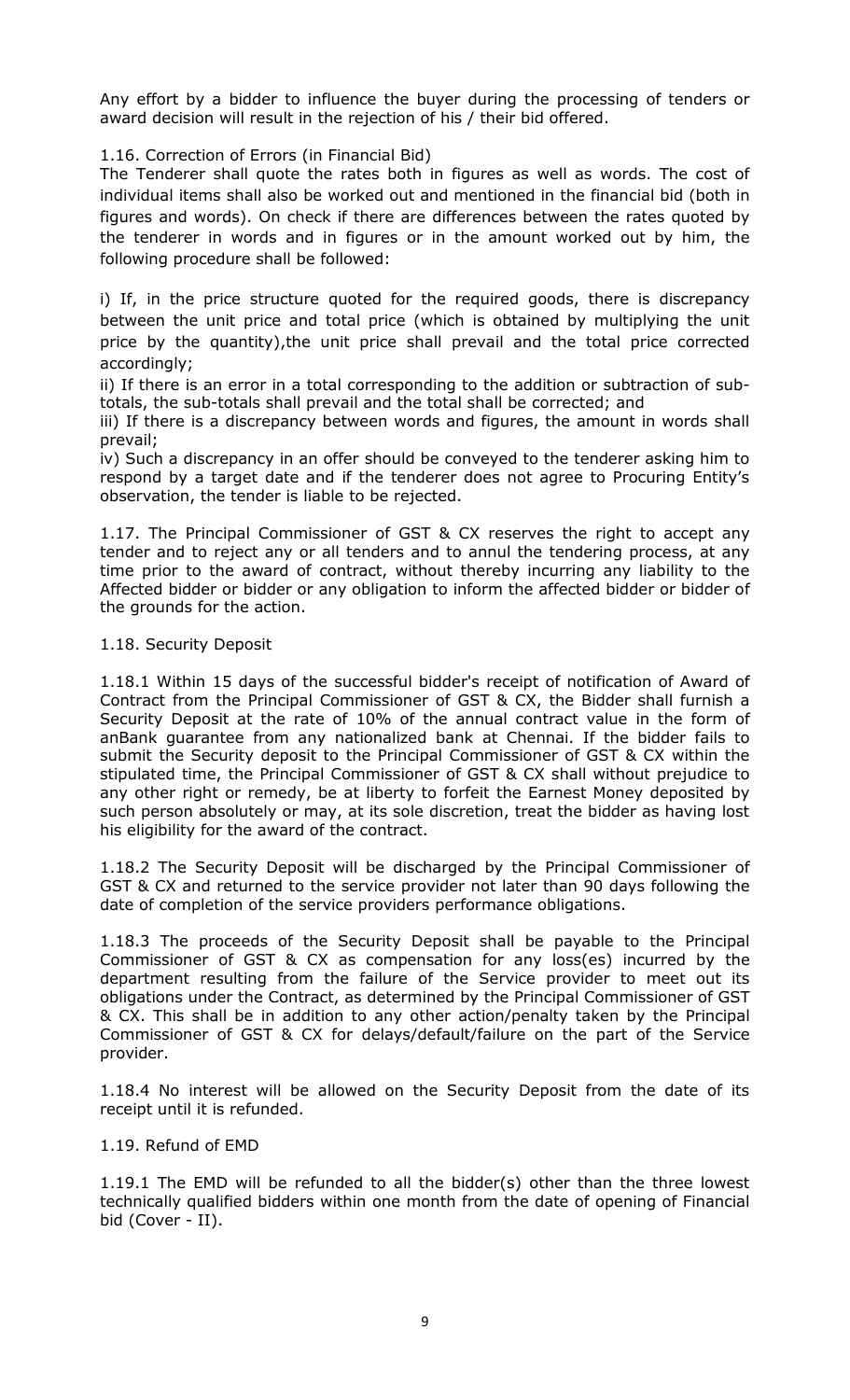1.19.2 The EMD of the two bidders other than the bidder whose offer is accepted will be refunded within a period of one month after finalization of the award of contract.

1.19.3 The EMD of the successful bidder will be refunded only after the remittance of security deposit in the manner as aforesaid. Till such time, the earnest money shall retain its character, as such, till the successful bidder furnishes the security deposit.

1.19.4. Where a person whose tender has been received on behalf of the Principal Commissioner of GST & CX intimates that they are withdrawing their tender before the validity period or makes any modification in the terms and conditions of the tender which are not acceptable to the Principal Commissioner of GST & CX(or) fail to furnish the security deposit within the prescribed time, the Principal Commissioner of GST & CX shall without prejudice to any other right or remedy, be at liberty to forfeit the Earnest Money deposited by such person absolutely.

1.19.5 No interest will be allowed on the Earnest Money from the date of its receipt until it is refunded.

## 1.20. Commencement of Work:

The work shall be deemed to have been commenced from the date on which the contractor takes over based on Instruction from the Principal Commissioner of GST & CX. The period of contract is from date of acceptance of tender upto 31.03.2019.

#### 1.21. Contract Agreement

The bidder shall, if his tender is accepted, enter into and execute an agreement in the form prescribed when called upon to do so with such modifications as agreed upon prior to the date of acceptance of the tender and until the formal agreement is prepared and executed, this tender together with the written acceptance shall form a binding contract between the buyer and the contractor. All costs, charges and expenses including stamp duty in connection with the contract as well as preparation and completion of agreement shall be borne by the bidder.

## 1.22. Jurisdiction:

The jurisdiction of all suits/proceedings arising out of this contract, arbitration matters shall be the High Court of Judicature at Chennai.

#### **Section – II**

General description of Service and other conditions / Responsibilities of Contractor 2.1 General: Shift, Fitness, Attendance, Amenities, Bio-data & Antecedents:

2.1.1 The Security Guards and Asst Security Officersshould be deployed in three shifts between on all days as below:

| Shift 1 | $106.00 - 14.00$ hours |
|---------|------------------------|
| Shift 2 | 14.00 - 22.00 hours    |
| Shift 3 | $22.00 - 06.00$ hours  |

2.1.2 All personnel should be sincere, physically fit, active and energetic and aged between 20-55 years. No Minor Should be engaged.

2.1.3 The SECURITY PERSONNEL should be provided with photo ID cards by the contractor at his cost. Penalty may be imposed by the Principal Commissioner of GST & CX for personnel who are not in possession of photo ID cards.

2.1.4 Attendance of personnel will be maintained by the service provider in the office of the PRO, Chennai North Commissionerate and copy of the same shall be provided along with the monthly bill to the office of the Principal Commissioner of GST & CX on the  $1<sup>st</sup>$  working day of the following month.

2.1.5 On any given day, if any of contractor's personnel(s) deployed under the contract is (are) absent or fails to report in time, the contractor must provide a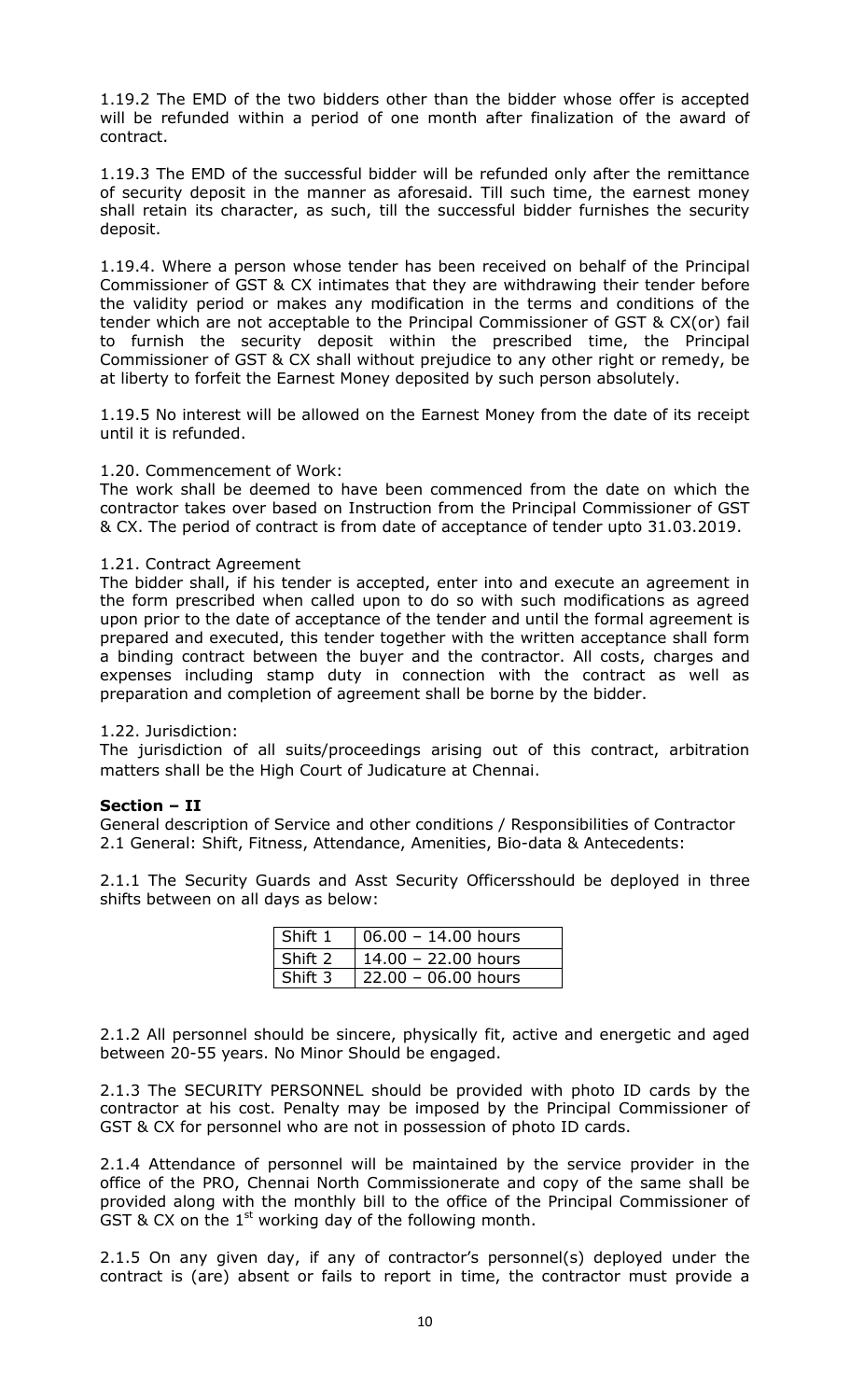suitable substitute in time; for this purpose the contractor must monitor on a daily basis the sanction of leave to the staff deployed.

2.1.6 Food arrangements for the personnel will not be made by the buyer and hence shall have to be made by the service provider.

2.1.7 The service provider should furnish to the department, the bio-data with photograph of the personnel to be posted in the office of the Principal Commissioner of GST & CX before posting them and intimate the PRO, Chennai North Commissionerate of any changes thereof within 24-hours of the same. The Principal Commissioner of GST & CX reserves the right to reject any person posted in this office without assigning any reason.

2.1.8 The antecedents of staff deployed shall be got verified by the service provider from local police authority and shall be submitted to the PRO, Chennai North Commissionerate, within 15 days from the date of commencement of work.

2.1.9 The agency will be responsible for the conduct of all workers deployed by it and will be legally liable for any misconduct or any act of negligence, omission or commission, whether intentional or otherwise, of the agency or any of the workers agents and others deployed by the agency in the course of providing any services stated in this contract, and will be a full responsibility and cost of the same. GST Department will not be liable for any others deployed by the commission of any of the workers, agents any others deployed by the agency in the course of providing any services stated in the contract.

2.1.10 The GST Department shall not be liable for any compensation. Claims or damages etc due to any accident, injury or harm to any person deployed by the agency or debt due to accident or otherwise, which may arise out of any circumstances related or unrelated with the commission whether intentional or otherwise, after agency or any of the workers deployed by the agency in the course of providing any services stated this contract.

2.1.11 A biometric attendance recorder shall be installed by the service provider in the campus in 121 M G Road, Nungambakkam Chennai 34 and the data shall be linked to the PRO section.

2.2 Statutory / Labour Legislations / Labour welfare Obligations:

2.2.1 The Contractor shall be responsible for any accident, damage or injury caused to any of his employees or property or any person or property in course of the Service and death while on service and shall not hold The Principal Commissioner of GST & CX responsible in respect of any claim made by any person for any reason whatsoever. The service provider shall be solely responsible for reporting to The Principal Commissioner of GST & CX and concerned authorities immediately of any serious or fatal accident.

2.2.2 The SECURITY PERSONNEL provided shall be the employees of the Contractor and all statutory liabilities such as ESI, PF, bonus, Workmen's Compensation Act, etc. will be paid/complied with by the contractor. The list of staff going to be deployed shall be made available to The Principal Commissioner of GST & CXand if any change is required on part of the Department, fresh list of staff shall be made available by the agency after each and every change.

2.2.3 The Statutory compliances including those pertaining to Provident Fund Act, Employees State Insurance Act, and Minimum Wages Act (Contract Labour (Regulation & Abolition Act 1970), Payment of Bonus Act and all other labour and other legislations as applicable from time to time, with regard to the personnel engaged by the contractor (service provider) for service to The Principal Commissioner of GST & CX, are the responsibility of the contractor.

2.2.4 It will be the responsibility of the contractor to provide details of manpower deployed by him, in the office of The Principal Commissioner of GST & CX, to the Labour department (Central).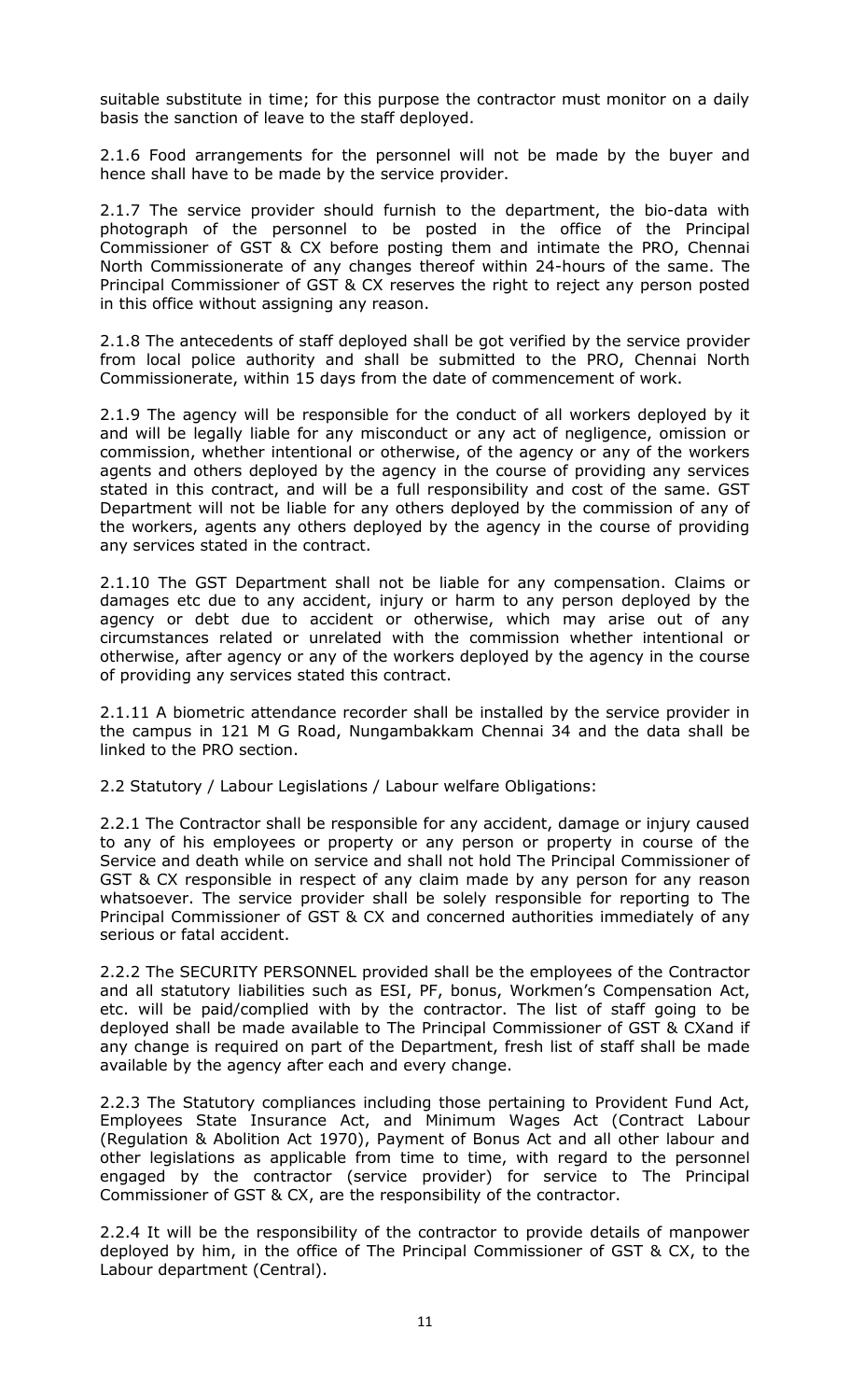2.2. 5 The Principal Commissioner of GST & CX shall not bear any damage / claim of any nature of the SECURITY PERSONNEL in the discharge of their duties. The Service Provider, also called as "Contractor", shall indemnify The Principal Commissioner of GST & CX for any loss suffered by the office of The Principal Commissioner of GST & CX in this regard.

2.2.6 The wages (per month) quoted by the bidder should not be less than Minimum Wages as referred in clause 1.11.4, as applicable as on the date of Issue of this Tender. ESI, PF and Bonus should not be less than the statutory provisions / Act. If the amount/rates quoted are less than the prescribed minimum as stated above, then the bid will be disqualified and rejected.

If there is revision in the Minimum Wages prescribed by the Office of the Chief Labour Commissioner (Central) as applicable to "WATCH AND WARD-without Arms"under Minimum Wages Act, during the currency of the contract, then:

(i) If the revised minimum wages rates are less than the quoted rates, then rates quoted by the bidder will not be enhanced.

(ii) If the revised minimum wages rates are more than the rates quoted by the bidder, then revised minimum wages rates will be considered for reimbursement.

2.2.7 As far as EPF is concerned, it shall be the duty of the Contractor to get PF code number allotted by the Regional Provident Fund Commissioner (RPFC for short) for each personnel, against which the PF subscription, deducted from the payment of the personnel engaged and equal employer's (contractor's)amount of contribution should be deposited with the respective PF authorities within 7 days of close of every month, giving particulars of the employees engaged for The Principal Commissioner of GST & CX works, and the same is required to be submitted to The Principal Commissioner of GST & CX every month. In any eventuality, if the contractor failed to remit employee/employer"s contribution towards PF subscription etc. within the stipulated time The Principal Commissioner of GST & CX is entitled to recover the equal amount from any money due or accrue to the Contractor under this agreement.

2.2.8. The administrative issues like leave, weekly off, discipline etc. of the Security Personnel are the responsibility of the contractor.

2.2.9 During the contract period, the contractor shall make salary and other payments and provide other things in time without waiting for the bill payments passed and paid by the GST Department. **In case it is seen that the payments of salaries have been withheld for the reason that the same have not been paid by the department, the service provided shall be debarred for participating in the next tender to be floated by the department.**

2.3. Duties:

2.3.1 Contractor and its staff shall take proper and reasonable precautions to preserve from loss, destruction, waste or misuse of the areas of responsibility given to them by the department and shall not knowingly lend to any person or company any of the effects of The Principal Commissioner of GST & CX,under its control.

2.3.2 The contractor shall do and perform all such services, acts, matters and things connected with the administration, supervision and conduct of the arrangements as per the direction enumerated herein and in accordance with such directions, which The Principal Commissioner of GST & CXmay issue from time to time and which have been mutually agreed upon between the two parties.

2.3.3The Service Provider shall ensure that adequate supervision is exercised over the deployed man power at the time of verification, the Chennai North Commissionerate, reserves the discretion to levy penalty for inadequate supervision and necessary deductions shall be made from the Service Providers' bill as described in clause 2.5.

2.3.4 Sub-contracting of the work of any sort will not be allowed.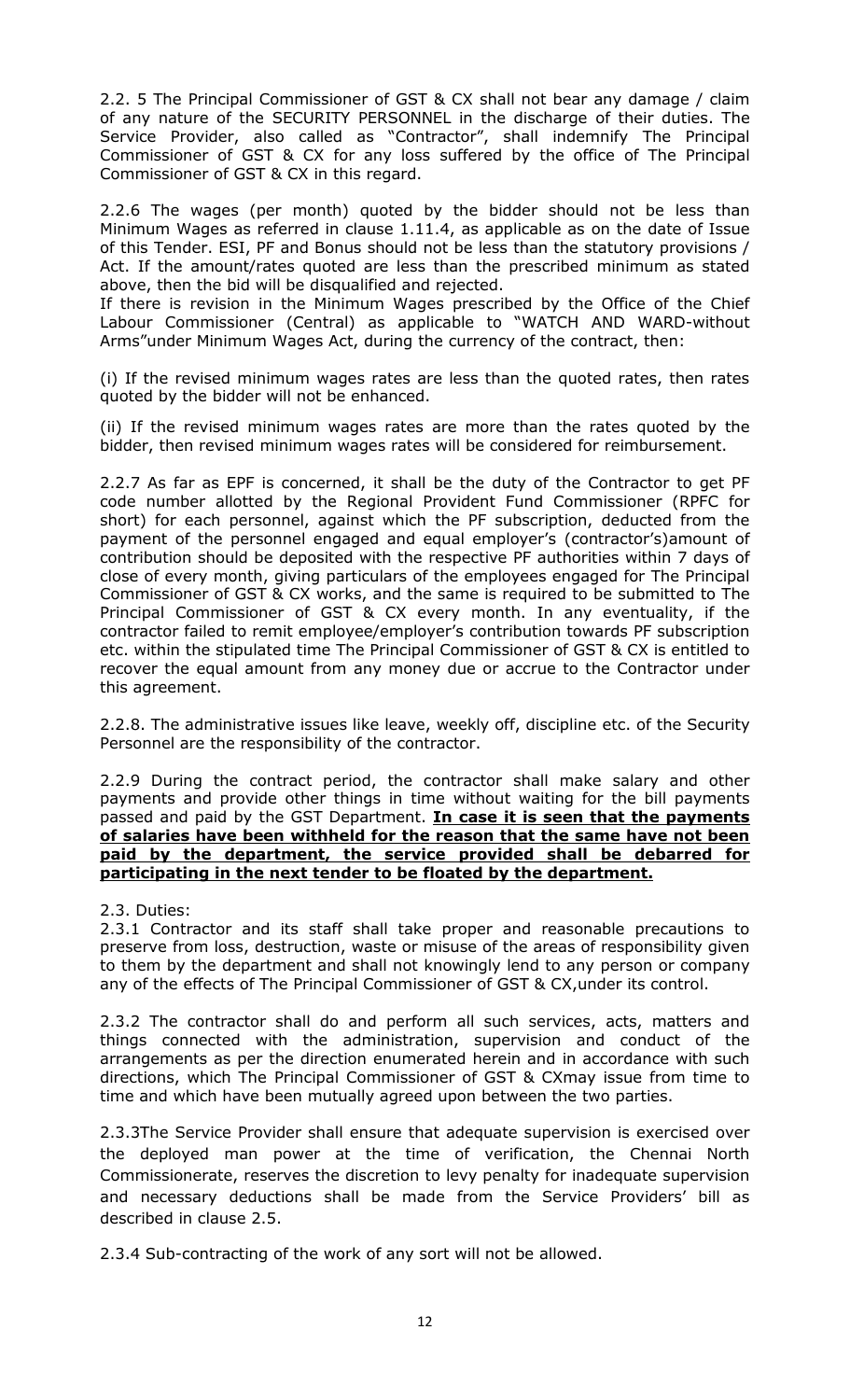2.3.5 The agreed number of 22SECURITY GUARDS and 6 Asst. security officers should be available at the assigned beat point as in 3.1 during the scheduled duty hours. Responsibility for providing necessary relievers if necessary vests with the contractor.

2.3.6 The staff deployed by the contractor shall not accept any gratitude or reward in any shape.

## 2.4. *PAYMENT*

2.4.1 Payment of bills will be made to the contractor on a monthly basis based on actual services rendered in the previous month. No Advance Payment will be made. The contractor has to submit invoices/bills on the1stof the following month for the services rendered in the preceding month along with ESI/PF/Service Tax challans, as applicable, pertaining to that month. The Principal Commissioner of GST & CX, would make the payment within 20 days of submission of bills with all the supporting documents and submission of necessary clarification, if there were any queries communicated by The Principal Commissioner of GST & CX, to the satisfaction of The Principal Commissioner of GST & CX. No Interest is payable by The Principal Commissioner of GST & CX in case of any unavoidable delay in settling the bills, though the department would endeavour to settle within 20 days. No other claim on whatever account shall be entertained by The Principal Commissioner of GST & CX. TDS at the rates applicable shall be deducted U/S194 (c) of Income Tax Act 1961 on the whole amount.

2.4.2 The contractor may be asked by The Principal Commissioner of GST & CX to submit the proof of remittance for his employee towards the payment of statutory norms as applicable to The Principal Commissioner of GST & CX. If the contractor fails to submit the proof of remittance the payment towards the service will be stopped until the contractor submits required documents.

## 2.5. Penalty:

2.5.1 In case of security guard remaining absent on duty, a substitute shall be provided by the contractor immediately. In case a substitute is not provided, proportionate contract charges are liable to be deducted from the contract charges payable. In addition to the above, a penalty may also be levied for late reporting/non-reporting of guards.

| Serial number | Nature of default                 | Penalty rupees   |
|---------------|-----------------------------------|------------------|
|               | Late reporting                    | 100 per day      |
|               | Non reporting                     | 500 per day      |
|               | Refusal of duties                 | 500 per instance |
|               | Non-observation of a dress code   | 100 per instance |
|               | Change of security guards without | 100 per instance |
|               | permission                        |                  |

2.5.2 In case any public complaint is received attributable to misconduct/misbehavior of contractor's personnel, a penalty orRs.500/- for each such incident shall be levied and the same shall be deducted from contractor's bill. Further the concerned contractor's personnel shall be removed from the office of The Principal Commissioner of GST & CX immediately.

2.5.3 In case the contractor fails to commence/execute the work as stipulated in the agreement or unsatisfactory performance or does not meet the statutory requirements of the contract, The Principal Commissioner of GST & CX reserves the right to impose the penalty as detailed below:-

i) 0.5 % of cost of order/agreement per week, up to four weeks of delay.

ii) After four weeks delay, The Principal Commissioner of GST & CX reserves the right to cancel the contract and withhold the agreement and get this work carried out preferably from other contractor(s). The difference if any may be recovered from the defaulting contractor and also the defaulting contractor shall be black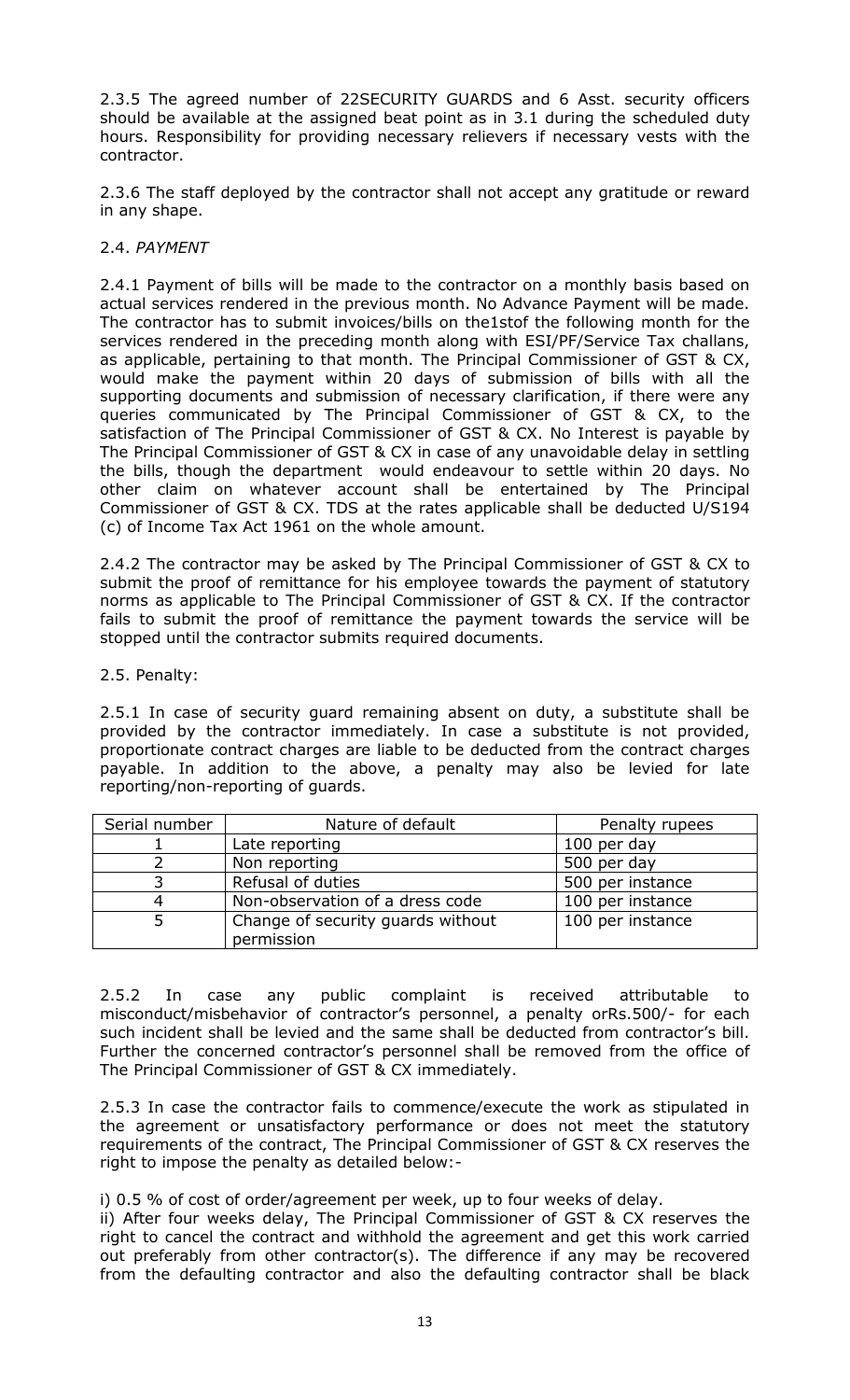listed for a period of 4 years from participating in such type of tender and his earnest money/security deposit may also be forfeited, if so warranted.

2.5.4 The personnel engaged by the contractor shall be dressed in neat and formal Uniform, failing which invites a penalty of Rs.500/ each occasion and habitual offenders in this regard shall be removed by the contractor. The penalty on this account shall be deducted from the Contractor's bills.

2.5.5 The personnel engaged have to be extremely courteous with very pleasant mannerism in dealing with the Officers / Staff etc. and should project an image of utmost discipline. The Principal Commissioner of GST & CX shall have the right to have any security personnel removed in case of tenable complaints from Officer /Staff or as decided by representative of The Principal Commissioner of GST & CX, if the person is not performing the job satisfactorily or is considered to be undesirable or for any other reason deemed fit by The Principal Commissioner of GST & CX. The contractor shall have to arrange the suitable replacement in all such cases within 24 hours of intimation by this department, failing it may be treated as absent and consequent penalty as specified elsewhere in the document or any other penalty as deemed fit and reasonable by The Principal Commissioner of GST & CX, will be imposed.

2.5.6 That in the event of any loss, theft or robbery inside the office of The Principal Commissioner of GST & CX or damage occasioned to the Department, as a result of any lapse on the part of the contractor or its personnel deployed in the office of the Principal Commissioner of GST & CX, which would be established after an enquiry conducted by The Principal Commissioner of GST & CX, the said loss can be claimed from the contractor up to the value of the loss. The decision of The Principal Commissioner of GST & CX will be final and binding on the contractor.

2.5.7 In case of breach of any terms and conditions attached to this contract, the Performance Security Deposit of the agency will be liable to be forfeited to The Principal Commissioner of GST & CX besides annulment of the contract. If any of the above condition is violated, The Principal Commissioner of GST & CX has the right to impose any penalty as decided by The Principal Commissioner of GST & CX.

2.5.8The contractor shall ensure that its personnel shall not at any time, without the consent of The Principal Commissioner of GST & CX in writing, divulge or make known any matter or transaction undertaken or handled by the

Department and shall not disclose to any third part any information about the affairs of the office of The Principal Commissioner of GST & CX. This clause does not apply to the information, which becomes public knowledge.

2.6. Any liability arising out of any litigation (including those in consumer courts) due to any act of contractor's personnel shall be directly borne by the contractor including all expenses/fines.

## 2.7. Termination:

The contract may be terminated with a 15 days' notice, before the expiry of contract period owing to deficiency in service or any other reason whatsoever. The contractor is to give 90 days" notice in case he wants to withdraw, in which case Security Deposit /EMD will be forfeited.

## **Section III**

3. Qualification and responsibilities of contractor.

3.1 The agency shall provide security services at the main and annexure building, Nungambakkam at the GST officer of Department with requisite security guards in various categories on all days including Saturdays, Sundays and National holidays, at "Beat" points mentioned below: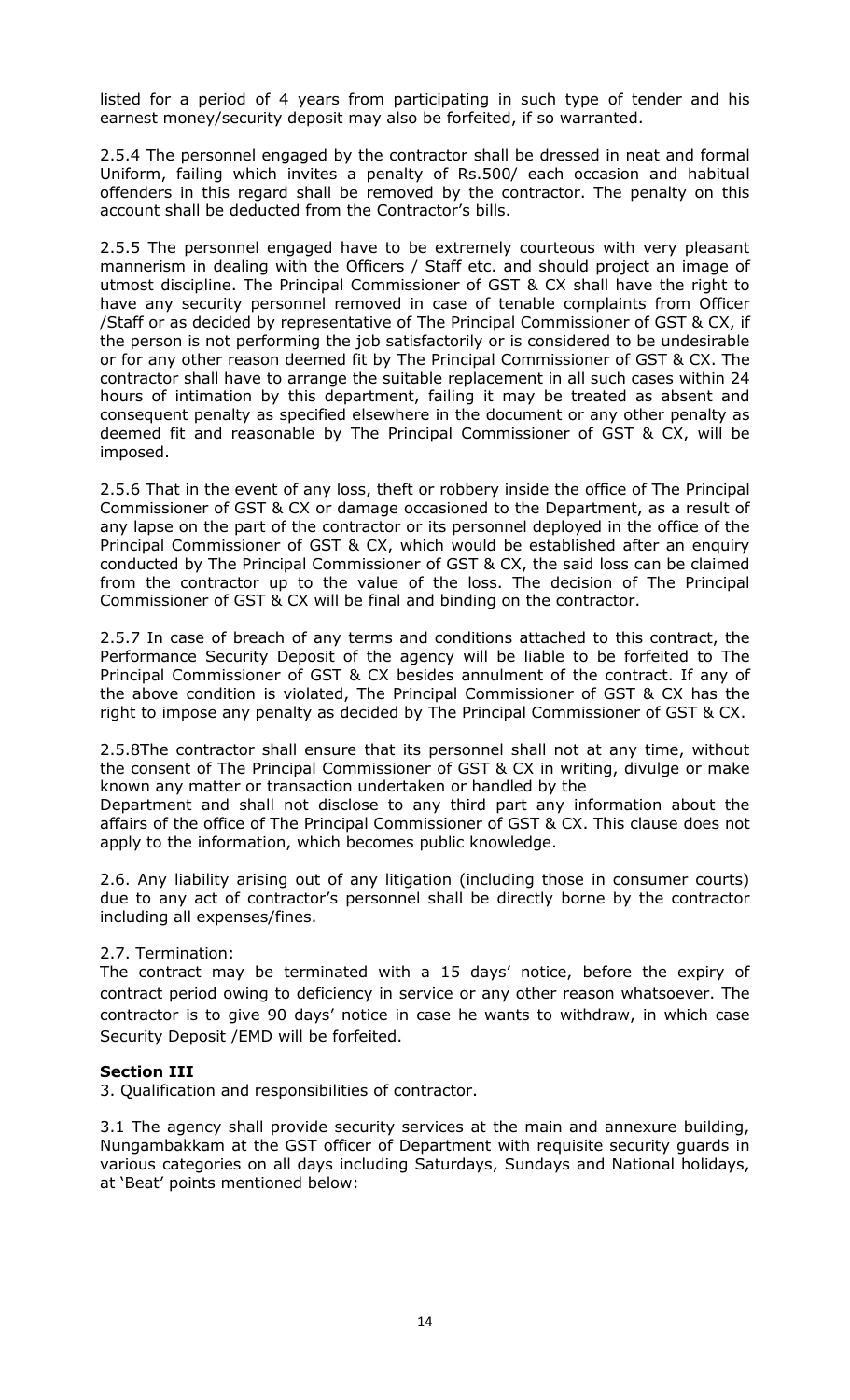| SI.            | Place                             |              | <b>Beat Points</b> |              | <b>Beat Points</b> |              | <b>Beat Points</b> | Total          |
|----------------|-----------------------------------|--------------|--------------------|--------------|--------------------|--------------|--------------------|----------------|
| NO.            |                                   | 1st shift    |                    |              | 2nd shift          |              | 3rd shift          | Strength       |
|                |                                   |              | (6.am to           |              | (2.pm to           |              | $(10.$ pm to       |                |
|                |                                   |              | 2.pm)              |              | $10. \text{pm}$ )  |              | 6.am)              |                |
|                |                                   | SG           | <b>ASO</b>         | SG           | <b>ASO</b>         | SG           | <b>ASO</b>         |                |
| $\mathbf{1}$   | In gate-Main building             | 1            |                    | 1            |                    | 1            |                    | 3              |
| $\overline{2}$ | Out gate-Main building            | $\mathbf{1}$ |                    | $\mathbf{1}$ |                    | $\mathbf{1}$ |                    | 3              |
| 3              | Out gate-Annexe building          | $\mathbf{1}$ |                    | $\mathbf{1}$ |                    | $\mathbf{1}$ |                    | 3              |
| $\overline{a}$ | <b>Entrance-Main building</b>     | $\mathbf{1}$ |                    | 1            |                    |              |                    | $\overline{2}$ |
| 5              | <b>Reception-Main building</b>    |              | 1                  |              | 1                  |              | 1                  | 3              |
| 6              | <b>Entrance-Annexe building</b>   | $\mathbf{1}$ |                    | 1            |                    |              |                    | $\overline{2}$ |
| 7              | Reception-Annexe building         |              | 1                  |              | 1                  |              | 1                  | 3              |
|                | Shade parking-behind annexe       |              |                    |              |                    |              |                    |                |
| 8              | building                          | 1            |                    | $\mathbf{1}$ |                    |              |                    | $\overline{2}$ |
|                | Open car parking-behind           |              |                    |              |                    |              |                    |                |
| 9              | annexe building                   | 1            |                    | $\mathbf{1}$ |                    |              |                    | $\overline{2}$ |
| 10             | Covered parking-Annexe            | 1            |                    | $\mathbf{1}$ |                    |              |                    | $\overline{2}$ |
| 11             | <b>Control Room-Main building</b> | 1            |                    | 1            |                    | 1            |                    | 3              |
|                | <b>Total</b>                      | 9            | $\overline{2}$     | 9            | $\overline{2}$     | 4            | $\overline{2}$     | 28             |

3.2 The personnel deployed shall be capable of handling the CCTV cameras that have been installed/to be installed in various places within the premises.

3.3 The agency shall provide around the clock high standard security on a 24 x 7 basis on all the days to safeguard the devices and assets of the GST Department. The agency shall ensure full security to the premises and its property from pilferages and maintain the standard security norms to protect the above premises from other insecurities.

3.4 The agency shall ensure proper locking of the premises, common area etc. In case of any theft, breakage, pilferage of any furniture, fittings, equipmentetc, the responsibility shall be of the security personnel and the security personal shall report the same to the controlling authorities immediately. If after departmental enquiry it is found that the loss accrued due to the negligence of the security guard on duty, the GST Department will have full powers to recover the loss in full or adjust from the dues of the agency or by any other means.

3.5 Department may increase or decrease the required number of man power and the agency shall be bound to provide or adjust the person accordingly and should be constructed as part of agency's performance.

3.6 The guards deployed should have attended the required training programme and relevant certificates shall be produced before deployment.

3.7 During surprise checks by any of the authorized officers of GST Department, if a particular guard is found negligent or sleeping or drunk on duty or indulging in the abuse of habit forming substance is, the agency will have to replace the guard with any proper and fit person without questioning the decision of the officer concerned of the department.

3.8 The agency shall ensure immediate identification and proper handling of claimed material or goods lying in the premises.

3.9 The agency shall issue and maintain proper uniform, identity cards, badges, whistle, lathi, walkie-talkie (5 Nos.), emergency lamps, torch, umbrellas, raincoats etc to supervisor and guards deployed at the premises of the GST Department.

3.10 All the security guards posted shall be of sound health.

3.11 The rotation of duties shall be effected at various locations. They should maintain a register on the entry and movement of the vehicles, men and material.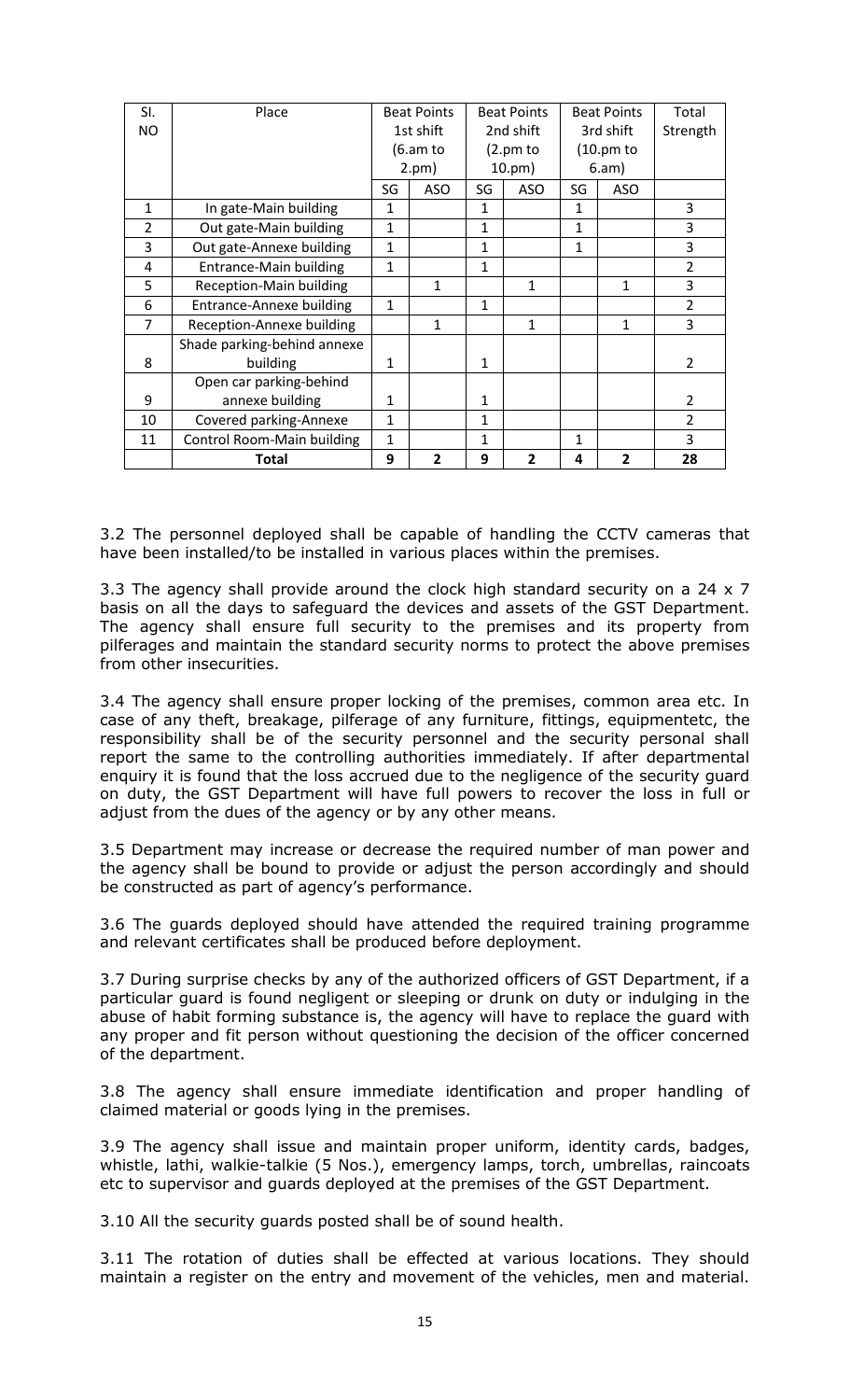They should collect a Gate pass or delivery challan issued by the officersincharge for the outgoing and incoming materials or items.

3.12 The security guards should maintain utmost vigil and shall be on rounds in the duty areas allotted at frequent intervals of time. Any shortcomings in this issue will be dealt with seriously and action will be initiated which may include termination of contract.

3.13 The security guards should not accept any registered post, the speed post or signed document from courier agency on any working day or holidays.

3.14 The behaviour of the deployed man power by the agency for the security duty so order shall be of decent nature and should cooperate with the officials, visiting guests. If in case of a report of any complaint on the issue or is found breaching this aspect, this guard or supervisor shall be instantly removed from the duty by the agency and the decision of the controlling authorities, will be final and binding on the agency.

3.15 No accommodation shall be provided to the security guards or supervisor inside the office complex. The agency shall arrange a suitable accommodation for the stay in nearby areas if required so.

3.16 The work shall be executed as per directions and to the satisfaction of the officer in charge.

3.17 The guards should be in age group of 25 to 45 years. Any damage to the property, the same shall be compensated and made good by the agency only under GST Department will not be responsible in any manner.

3.18 The agency shall have its own monitoring system to ensure that the guards are available at the designated points during their working shifts.

3.19 The contractor shall provide dedicated security guards and any change in the personnel supplied should be made only in very exceptional circumstances. Replacement of security guards should be provided in the event of sickness or in any other circumstances when the guard is absent. The guards must report to duty strictly for eight hours. Seven days a week as per the duty roaster or duty schedule to be prepared in this regard. This shall exclude the half-an-hour lunch break, turn by turn.

3.20 The expenses on uniforms, other accessories rainwear etc shall be borne by the contractor alone.

3.21 A log sheet specifying daily reporting and relieving time of security guards shall be maintained by each guard. The contractor should submit the dully filled in long sheet, signed by the controlling officer, along with the bill, on monthly basis.

3.22 The security guards hired should satisfy the following conditions:

a. Guards should wear the uniform, while on duty, prescribed by the contractor.

 b. Guards should have undergone proper training and all security related issues, should be decent and well behaved.

 c. Once the guard has been allotted a spot/site he shall remain in the same position till he is shifted.

## **Submission of Tender**

## **i.** Th**e tender shall be submitted online in Two parts, viz., technical bid and Financial bid.**

ii. All the pages of bid being submitted must be signed and sequentially numbered by the bidder irrespective of nature of content of the documents before uploading.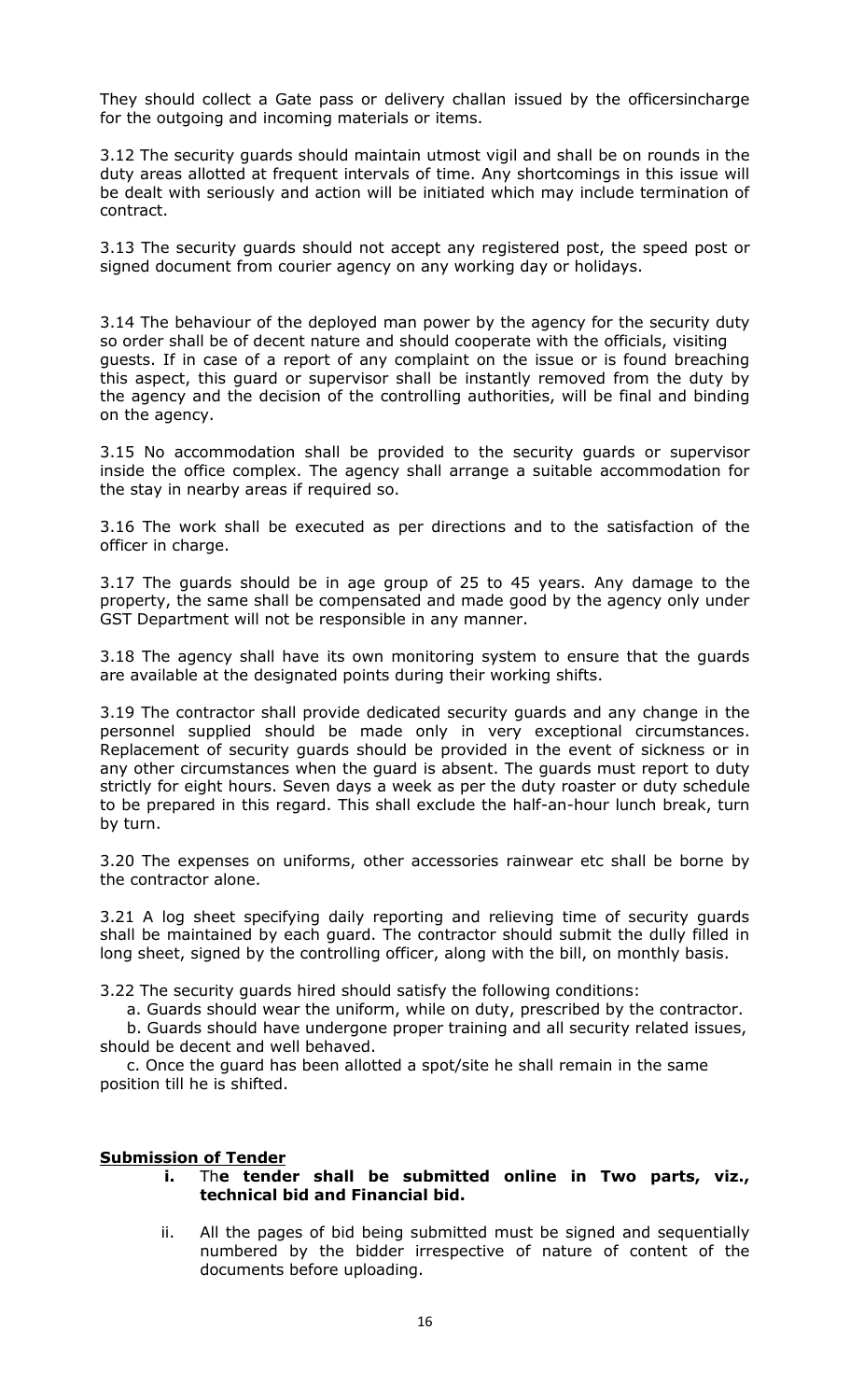- iii. The offers submitted by Telegram/Fax/email shall not be considered. No correspondence will be entertained in this matter.
- iv. This office reserves the rights to seek any document in original in respect of I.T Return/PF/ESI/Experience etc. as specified in the technical bid for verification at any stage of tender process.
- v. After evaluation of bid, all bidders will get the information regarding their eligibility/ pre-qualification on website. Thereafter, a system generated e-mail confirmation will be sent to all successful bidders. The bidders can check the same from the portal.
- vi. The Financial bid of the successful bidders (i.e. qualified in Technical bid) will be decrypted and opened on-line, on the scheduled date after the pre-scheduled time by the bid openers. The bidder will get information regarding the status of their financial bid and ranking of bidder on website.

 sd/- (RAJEEV KUMAR) ADDITIONAL COMMISSIONER CHENNAI NORTH COMMISSIONERATE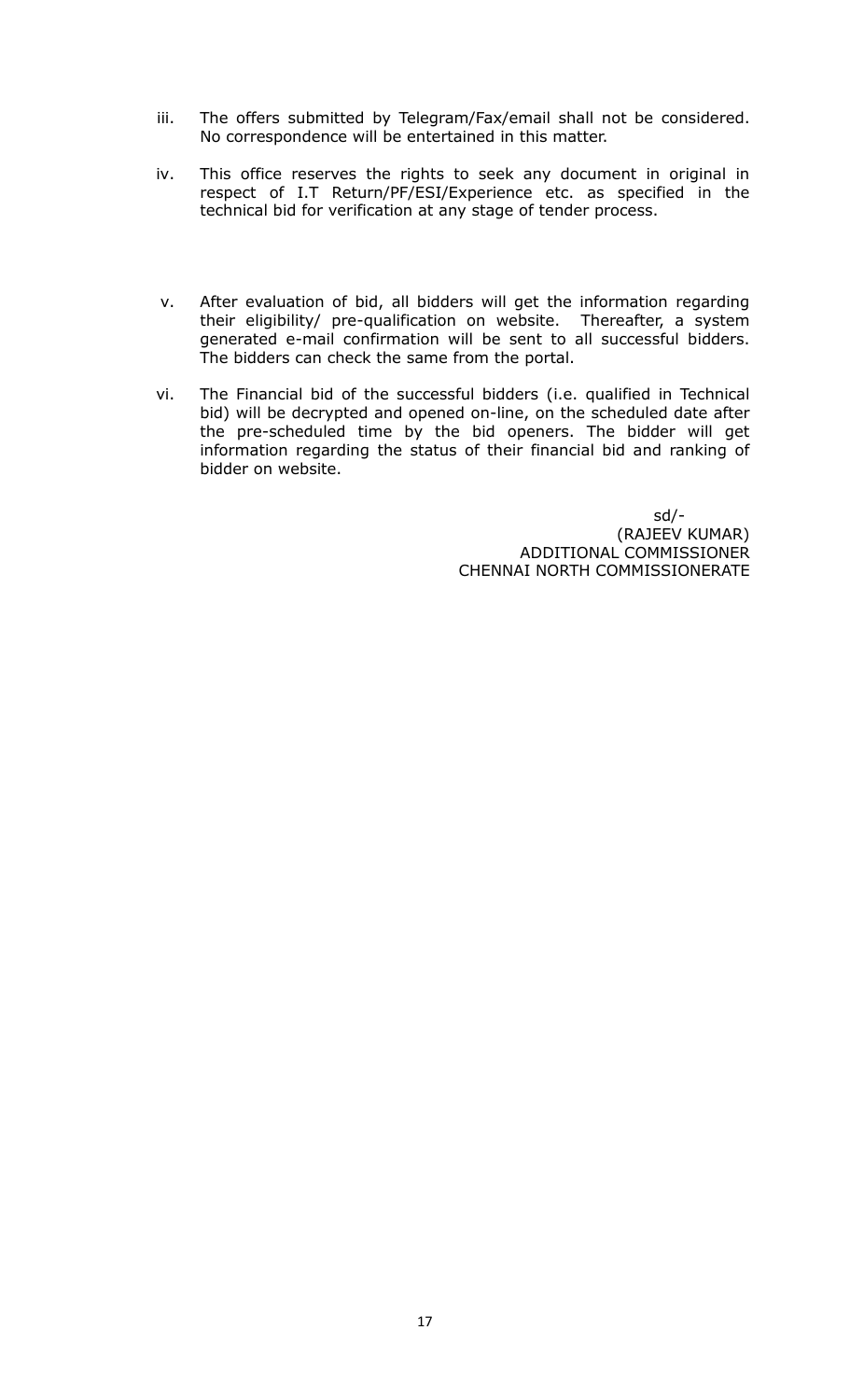#### **OFFER LETTER-Annexure II**

(On letter pad)

To The Principal Commissioner of GST & CX, Chennai North Commissionerate, 26/1 Mahatma Gandhi Road,Nungambakkam, Chennai – 600 034.

Sir,

## **Sub: PROVIDING SECURITY SERVICES ON CONTRACT BASIS FOR CHENNAI NORTH COMMISSIONERATE, CHENNAI**

**Ref.No.: C**.No.IV/16/07/2018-PRO dated .02.2018

**…….**

With reference to your Tender Notice calling for offers for providing "**Security services"** on contract basis at the office of the Principal Commissioner of GST & CX, 26/1 Mahatma Gandhi Road, Chennai 34, I/We hereby submit my/our offer as follows:-

a) Technical Bid: Annexures -I, II,III A, III B, IV, VI and Annexure- VII along with EMD Of Rs.2,00,000/- by DD No. dt. On & other supporting documents Page No……to ……) (Cover -I)

b) Financial Bid: Annexure-V& VII (cover - II)

2. I hereby undertake to abide by various terms and conditions contained in the tender document.

3. I also certify that the details furnished in the bids, various enclosures and other documents are true and correct.

Date:  $\blacksquare$ 

Signature and stamp of the Owner/ bidder/ authorized Signatory with complete Name, Address, Contact No. (s), including Mobile No.(s).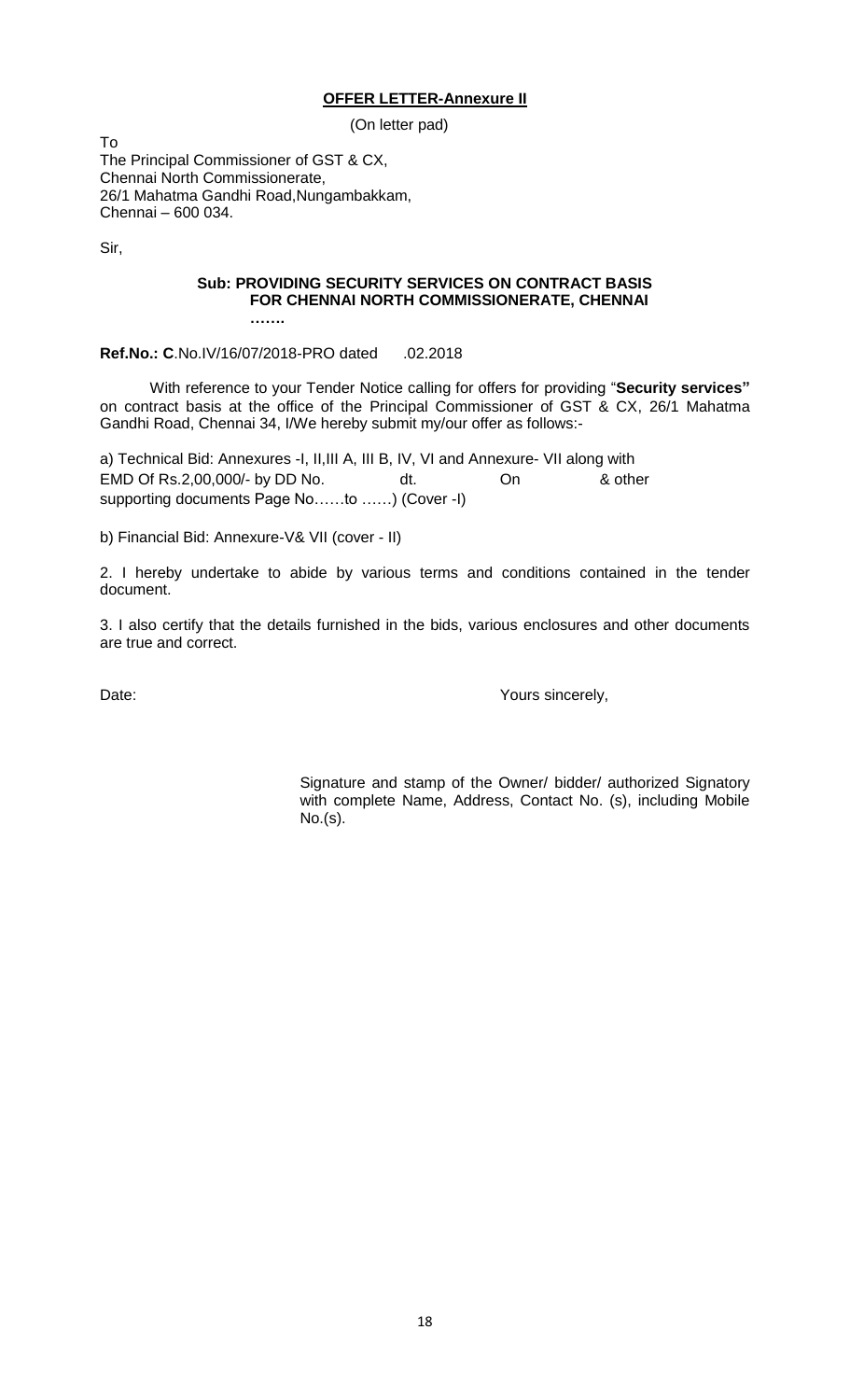#### **ANNEXURE – III A TECHNICAL BID**

#### TENDER FORM FOR PROVIDING SECURITY SERVICES AT CHENNAI NORTH COMMISSIONERATE, CHENNAI

| 1.   | Name of the Registered Firm/ Company                                                                                                                     |                |
|------|----------------------------------------------------------------------------------------------------------------------------------------------------------|----------------|
| 2(a) | Address of the company (with Tel.No., Fax &<br>E-mail)                                                                                                   |                |
| 2(b) | Chennai address of the company (with<br>telephone no, fax & e-mail)                                                                                      |                |
| 3.   | Status of Ownership (Proprietory/<br>Partnership/ Company - upload proof)                                                                                |                |
| 4.   | Name & Address of the Partners/ Directors<br>(with Mobile No.)                                                                                           |                |
| 5.   | Contact Person (s) in Chennai office (with<br>mobile number)                                                                                             |                |
| 6.   | Date of establishment of the firm/company                                                                                                                | $\ddot{\cdot}$ |
| 7.   | (a) Experience Certificate for providing<br>similar services as in 1.2.1.<br>(b) Completion Certificate for value of<br>work as in 1.2.2. (upload proof) |                |
| 8.   | PAN No.(upload copy)                                                                                                                                     |                |
| 9.   | Copies of audited Balance sheet and P/L<br>accountFor the financial years :<br>2014-15:<br>2015-16:<br>2016-17:<br>(upload document copies) as in 1.2.4  |                |
| 10.  | Copies of Income Tax Returns filed for<br>The assessment years:<br>2015-16:<br>2016-17:<br>2017-18:<br>(upload document copies) as in 1.2.4              |                |
| 11.  | Average Annual Turnover for financial years<br>2014-15<br>2015-16:<br>2016-17:<br>certified by a Chartered Accountant (upload<br>copy) as in 1.2.3       |                |
| 12.  | GST Registration No.upload copy of<br>Registration certificate) as in 1.2.9                                                                              |                |
| 13.  | Amount of Service Tax paid during the<br>2014-15:<br>financial years<br>2015-16:<br>2016-17:                                                             |                |
|      | (Upload proof) 1.2.10                                                                                                                                    |                |
| 14.  | No. of persons employed during 2016-17 and<br>Oct 2017:<br>Nov 2017:<br>Dec 2017:<br>(Upload proof) as in 1.2.6                                          |                |
| 15   | Details of Registration with PF and ESI<br>authorities (upload copies of Registration)<br>and copies of remittance slips as in 1.2.5.                    |                |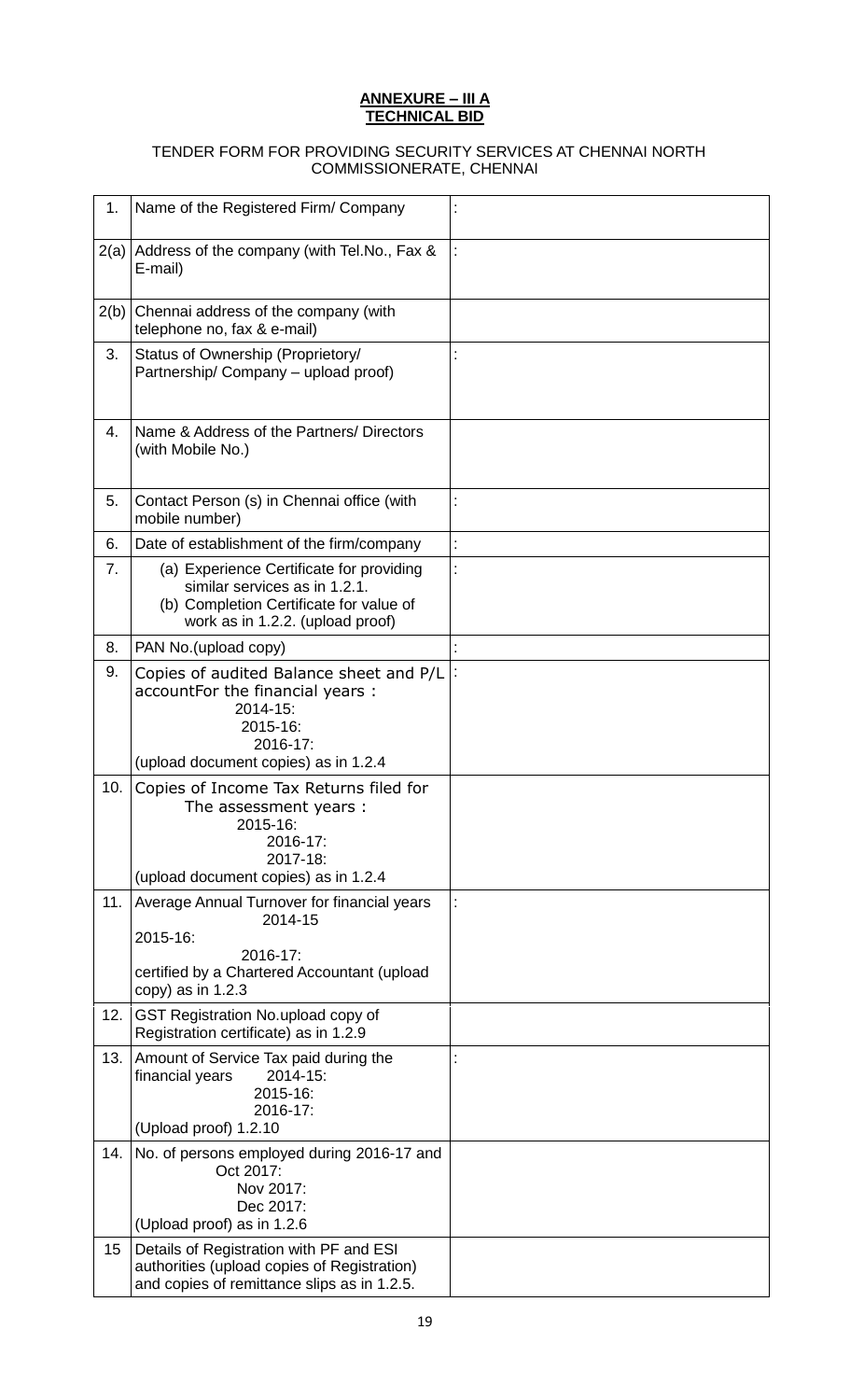| 16 | Details of EMD as in 1.13.                                                                                                 |  |
|----|----------------------------------------------------------------------------------------------------------------------------|--|
| 17 | Declaration as in 1.2.7.                                                                                                   |  |
| 18 | Solvency Certificate as in 1.2.8                                                                                           |  |
| 19 | License under the Private Securities<br>Regulation Act. (Upload copy as in 1.2.11 and<br>1.2.15)                           |  |
| 20 | Address proof of regular office in Chennai<br>(Upload copy as in 1.1.12)                                                   |  |
| 21 | Work order issued by Central/State<br>Government departments of engaging 100<br>Security Guards (Upload copy as in 1.2.13) |  |

## **DECLARATION**

I/ we hereby certify that the information furnished above is full and correct to the best of my/ our knowledge. I/ we understand that in case any deviation is found in the above statement at any stage, the company/firm will be blacklisted and will not have any dealing with the Department in future.

> Signature and stamp of the Owner/ bidder/ authorized Signatory with complete Name, Address, Contact No. (s), including Mobile No.(s).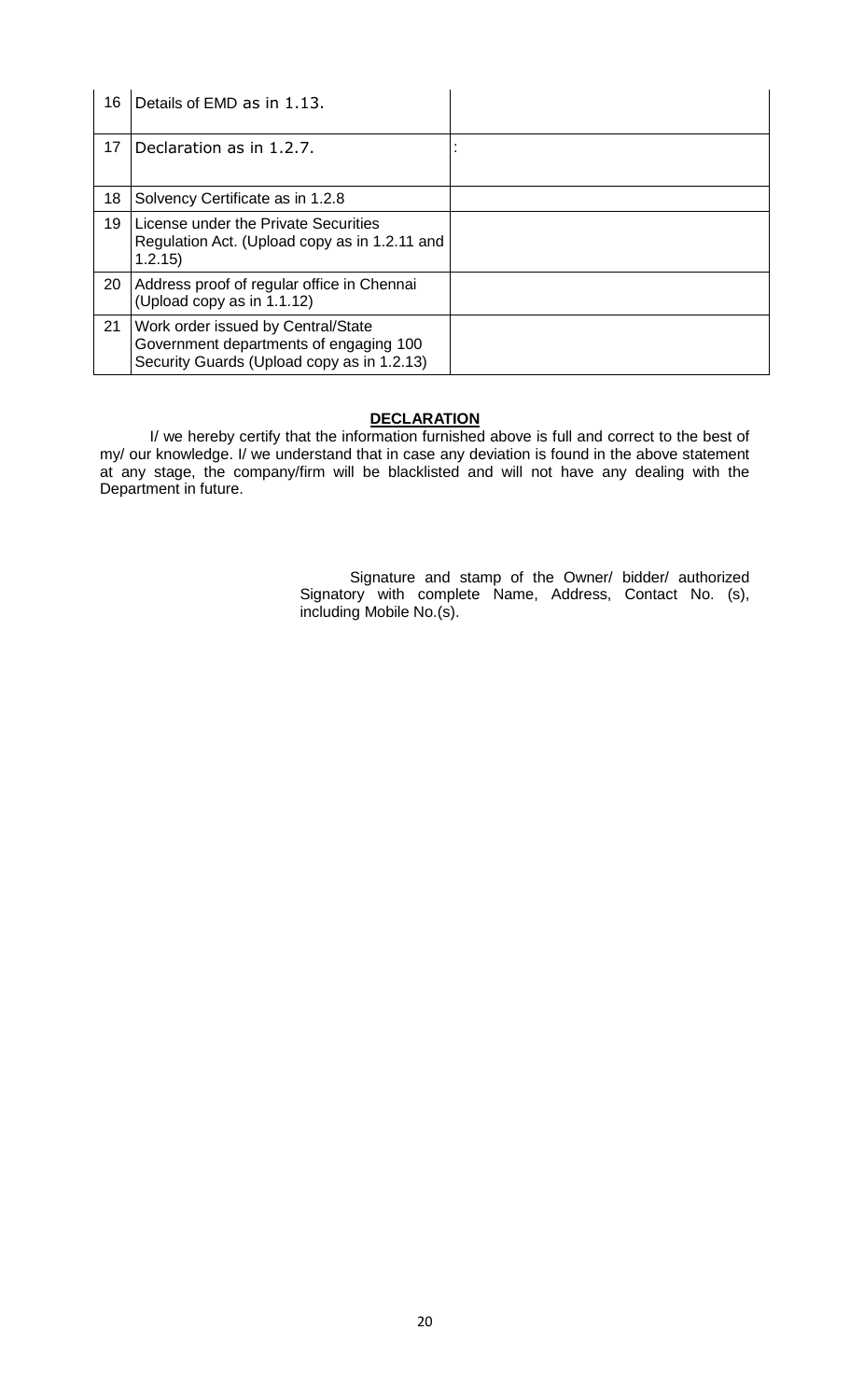#### **ANNEXURE-III B TECHNICAL BID**

#### **C.No.IV/16/07/2018-PRO TENDER FOR PROVIDING SECURITY SERVICES ON CONTRACT BASIS FOR CHENNAI NORTH COMMISSIONERATE, CHENNAI**

1. Name of the Registered Firm/ Company :

2. Address (with Tel. No. & Fax No.) :

3. PAN No. :

4. Name & Address of the proprietor,

Partners/ Directors (with Mobile Number) :

| S.No           | <b>Particulars</b>                                                                                                                                        | Rate<br>(Rs.) | Rate in words (Rupees) |
|----------------|-----------------------------------------------------------------------------------------------------------------------------------------------------------|---------------|------------------------|
| 1              | Basic wages per guard for 8 hours fixed by the<br>Dy.Chief Labour Commissioner (Central) as<br>applicable to WATCH AND WARD (without<br>arms) for 26 days |               |                        |
| $\overline{2}$ | VDA for 26 days                                                                                                                                           |               |                        |
| 3              | Sub Total                                                                                                                                                 |               |                        |
| 4              | PF $@$ 13.15% of SNo.3 - per month/guard on<br>gross wages                                                                                                |               |                        |
| 5              | ESI @ 4.75@ of SNo.3 - per month/guard on<br>gross wages                                                                                                  |               |                        |
| 6              | Bonus per month/guard (as per the Payment of<br>Bonus (Amendment) Act, 2015, section 12                                                                   |               |                        |
| $\overline{7}$ | Subtotal $(3+4+5+6)$ cost for 26 days                                                                                                                     |               |                        |
| 8              | Cost of reliever at 16.67% of s.no.7                                                                                                                      |               |                        |
| 9              | Total billing for 8 hours and 30/31 days duty<br>per guard excluding contractor's service<br>charges. S.no. $(7+8)$                                       |               |                        |

Date:

Signature and stamp of the Owner/ bidder/ authorized Signatory with complete Name, Address, Contact No.(s), Including Mobile No.(s). (also Indicate the category in which signing, whether on his own behalf of as Power of Attorney/Authorised signatory of the owner)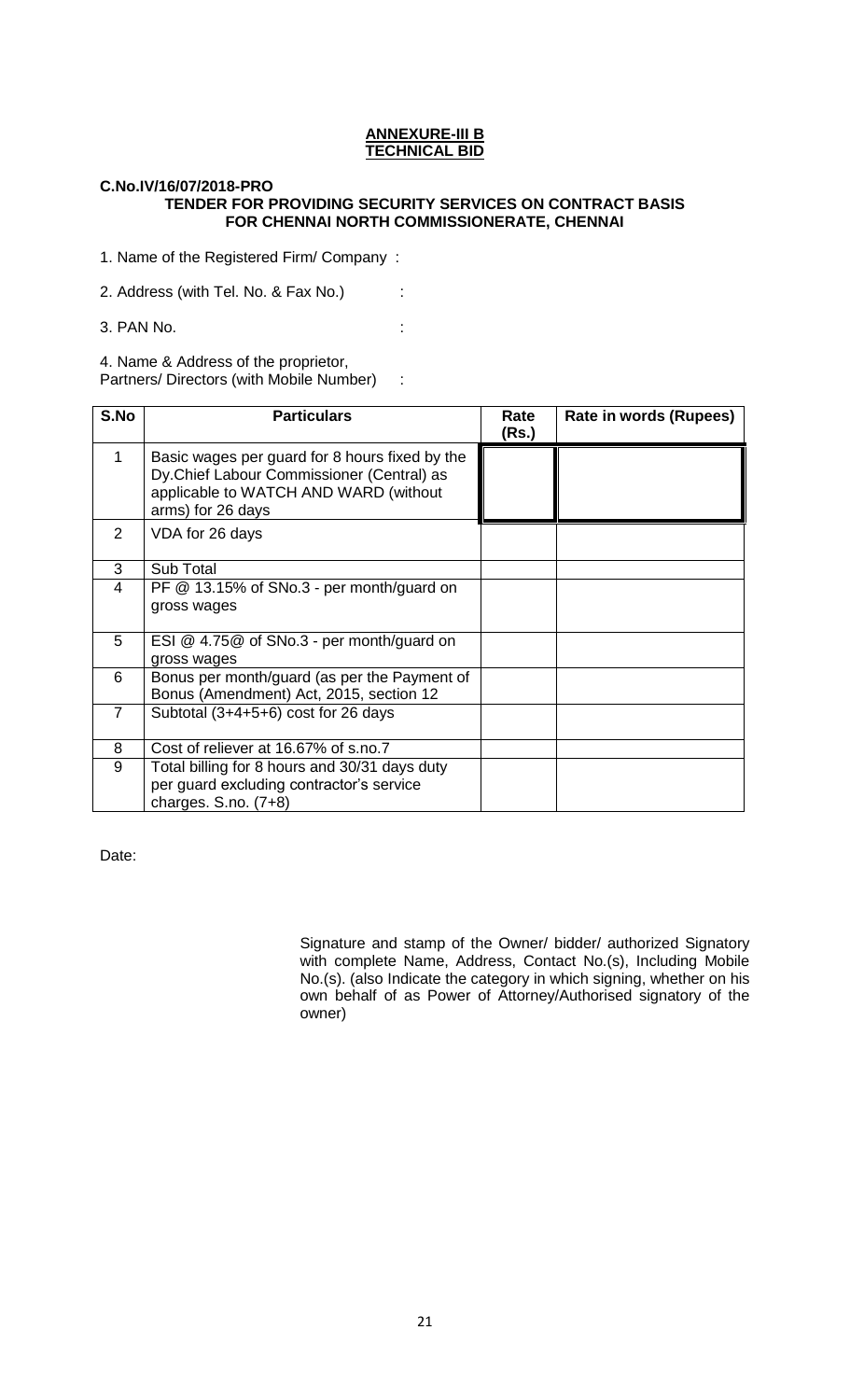## **Annexure-IV**

## **OFFICE OF THEPRINCIPAL COMMISSIONER OF GST & CX, CHENNAI**

## **BIDDER UNDERTAKING**

1. General Description

"Tender for Providing SECURITY SERVICES in the office of The PrincipalCommissioner of GST & CX at Chennai".

2. Earnest Money Rs 2,00,000/-

3. Security Deposit

10% of the accepted annual contract value in the form as specified in clause – 1.18 of section -I

4. Period of Contract:

Upto 31.03.2019 from the date of commencement of work.

[The contract is extendable at the same terms and conditions by one more year subject to providing of services to the satisfaction of the Principal Commissioner of GST & CX, at the option of the Principal Commissioner of GST & CX, Chennai North]

5. Delay in commencement of Service and forfeiture of Earnest Money Deposit& Undertakings by the Bidder

a) Should this tender be accepted in whole or in Part, I / we here agree:

to terms and abide and fulfill all conditions annexed hereto and all the terms and provisions contained in notice inviting tenders so far as applicable and/or in default thereof to forfeit and to pay the Principal Commissioner of GST & CXor his successors in office, the sum of money mentioned in the conditions. A sum of Rs.2,00,000/- is hereby forwarded in Demand draft as Earnest Money. If I / we fail to commence the Service Specified in the above memorandum / we agree that the said the Principal Commissioner of GST & CX or his successors in office shall, without prejudice to the Principal Commissioner of GST & CX any other right or remedy, be at liberty to forfeit the said Earnest Money absolutely, otherwise the said Earnest Money shall be retained by him towards security deposit mentioned against Clause 4 of the above mentioned Memorandum.

b) To execute all the Services referred to there in the tender documents upon the terms and conditions contained or referred to therein and carryout such deviations as may be ordered by the Principal Commissioner of GST & CX.

c) I/We hereby agree to abide by all terms and conditions laid down in tender Document.

d) This is to certify that I/We before signing this bid have read and fully understood all the terms and conditions and instructions contained therein and undertake myself/ourselves abide by the said terms and conditions.

6. I/We abide by the provisions of Minimum Wages Act, Contract Labour Act and other statutory provisions like Provident Fund Act, ESI Bonus, Gratuity, Leave, Relieving Charges, Uniform and Allowance thereof and any other Charges applicable from time to time. I/We will pay the wages to the Personnel deployed as per Minimum Wages Act as amended by the Government from time to time and shall be fully & solely responsible for any violation.

> Signature and stamp of the Owner/ bidder/ authorized Signatory with complete Name, Address, Contact No. (s), including Mobile No.(s).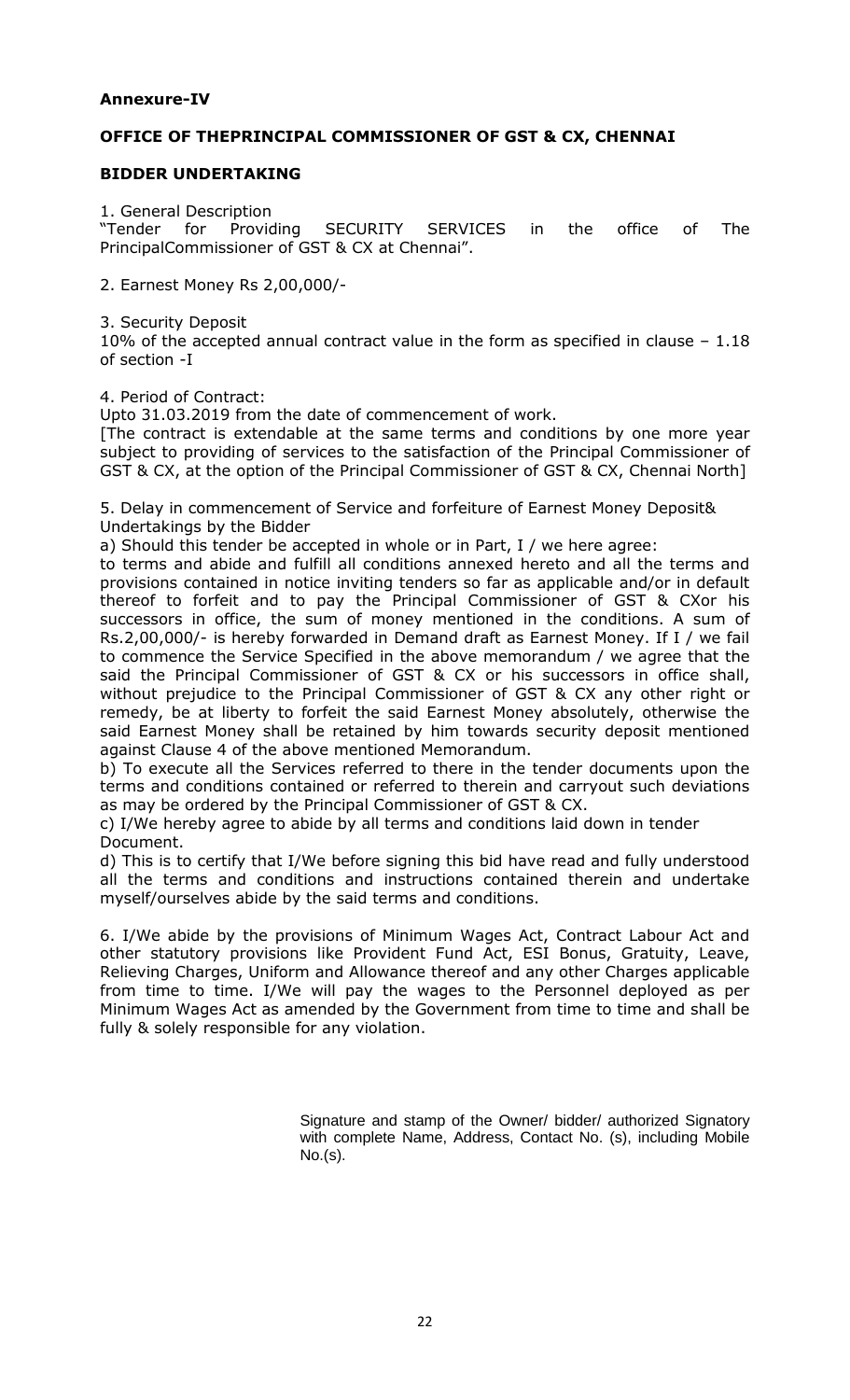#### **ANNEXURE – V FINANCIAL BID**

## **C.No.IV/16/07/2018-PRO**

## **TENDER FOR PROVIDING SECURITY SERVICES ON CONTRACT BASIS FOR CHENNAI NORTH COMMISSIONERATE, CHENNAI**

1. Name of the Registered Firm/ Company :

2. Address (with Tel. No. & Fax No.) :

3. PAN No. :

4. Name & Address of the proprietor,

Partners/ Directors (with Mobile Number) :

| S.No           | <b>Particulars</b>                                                                                                                                    | Rate<br>(Rs.) | Rate in words<br>(Rupees) |
|----------------|-------------------------------------------------------------------------------------------------------------------------------------------------------|---------------|---------------------------|
| 1              | Basic wages per guard for 8 hours fixed by the<br>Chief Labour Commissioner (Central) as<br>applicable to Watch and ward without arms for<br>26 days. |               |                           |
| 2              | VDA for 26 days                                                                                                                                       |               |                           |
| 3              | Sub Total $(1+2)$                                                                                                                                     |               |                           |
| $\overline{4}$ | PF @ 13.15% of SNo.3 - per month/guard on                                                                                                             |               |                           |
|                | gross wages                                                                                                                                           |               |                           |
| 5              | ESI @ 4.75@ of SNo.3 - per month/guard on                                                                                                             |               |                           |
|                | gross wages                                                                                                                                           |               |                           |
| 6              | Bonus per month/guard (as per the Payment of<br>Bonus (Amendment) Act, 2015, section 12                                                               |               |                           |
| $\overline{7}$ | Subtotal (3+4+5+6) cost for 26 days                                                                                                                   |               |                           |
| 8              | Cost of reliever at 16.67% of S.no.7                                                                                                                  |               |                           |
| 9              | Total billing for 8 hours and 30/31 days duty                                                                                                         |               |                           |
|                | per guard excluding contractor's service<br>charges. S.no. $(7+8)$                                                                                    |               |                           |
| 10             | Uniform/Raincoats/umbrella/torches and<br>walkie-talkie                                                                                               |               |                           |
| 11             | Contractor's service charges per head/month                                                                                                           |               |                           |
| 12             | Total charges per head/month (9+10+11)* for 8                                                                                                         |               |                           |
|                | hours & 30/31 days duty per guard                                                                                                                     |               |                           |

|    |                                                                                | Qty   | Rate | Amount | Amount(In |
|----|--------------------------------------------------------------------------------|-------|------|--------|-----------|
|    | <b>Particulars</b>                                                             | (Nos) | (Rs) | (Rs)   | words)    |
|    | (a)Total charges for 8 hours 30/31 days<br>duty for security guard             | 22    |      |        |           |
| 13 | (b)Total charges for 8 hours 30/31 days<br>duty for Assistant Security Officer | 6     |      |        |           |
| 14 | Total $13(a+b)$                                                                |       |      |        |           |

(Rupees

## **NOTE:-**

## \*Rate **quoted is exclusive of GST.**

Date:

Signature and stamp of the Owner/ bidder/ authorized Signatory with complete Name, Address, Contact No.(s), Including Mobile No.(s). (also Indicate the category in which signing, whether on his own behalf of as Power of Attorney/Authorised signatory of the owner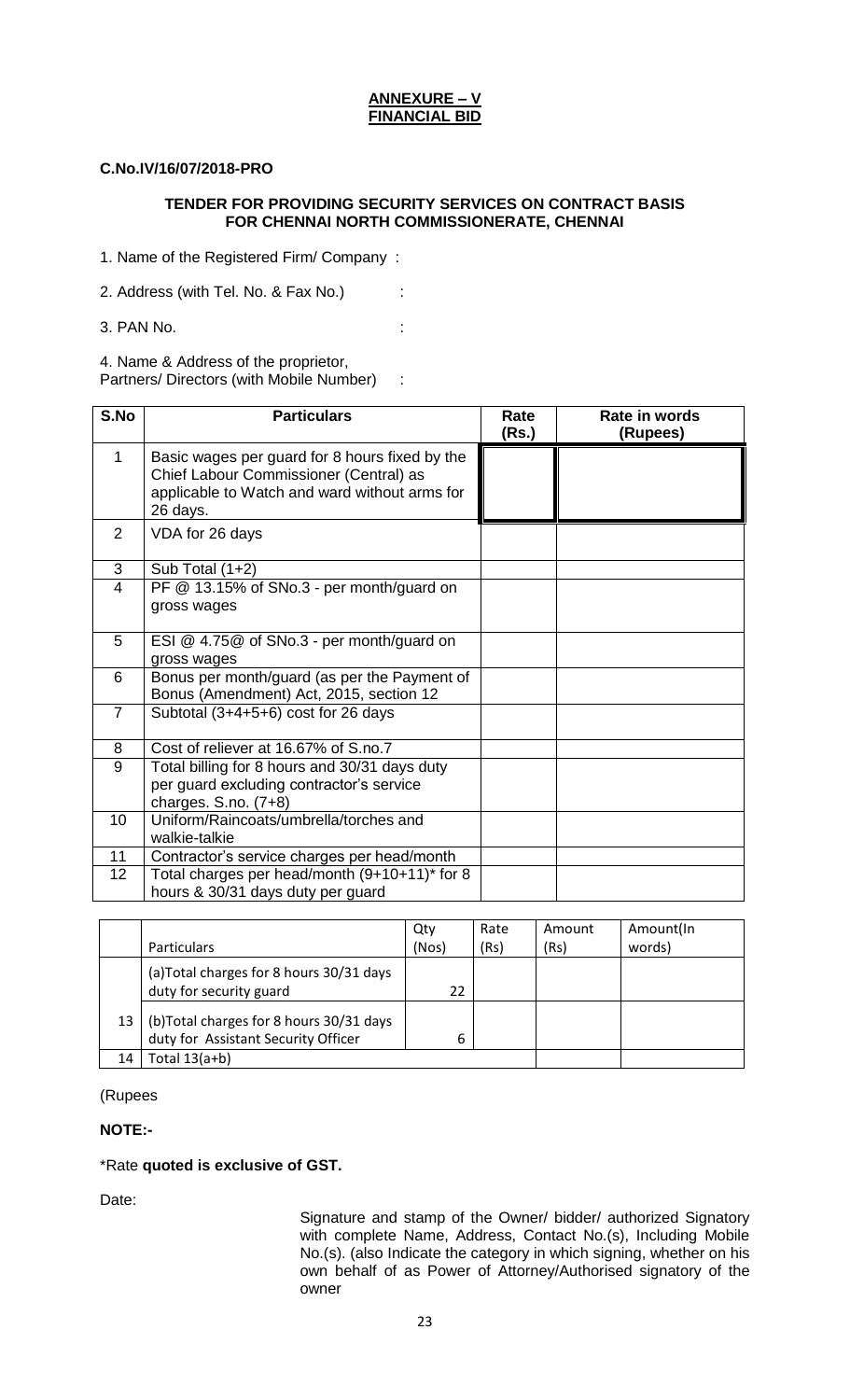## **ANNEXURE-VII**

## **PRICE/ FINANCIAL BID DOCUMENT**

\_\_\_\_\_\_\_\_\_\_\_\_\_\_\_\_\_\_\_\_\_\_

- (a) Price bid undertaking
- (b) Schedule of price bid in the form of BOQ.xls

## **PRICE BID UNDERTAKING**

From: (Full name and address of the Bidder)\_\_\_\_\_\_\_\_\_\_\_\_\_\_\_\_\_\_\_\_\_\_

To,

The Principal Commissioner,

GST &Central Excise,

Chennai North Commissionerate,

Chennai.

Dear Sir/Madam,

I submit the Price Bid for\_\_\_\_\_\_\_\_\_\_\_\_\_\_\_\_\_\_\_\_\_\_\_\_\_\_\_\_\_\_\_\_\_\_\_\_\_\_\_\_\_\_ and related activities as envisaged in the Bid document.

2. I have thoroughly examined and understood all the terms and conditions as contained in the Bid document, and agree to abide by them.

3. I offer to work at the rates as indicated in the price Bid, inclusive of all applicable taxes **except GST.**

Yours faithfully

Signature of Authorized Representative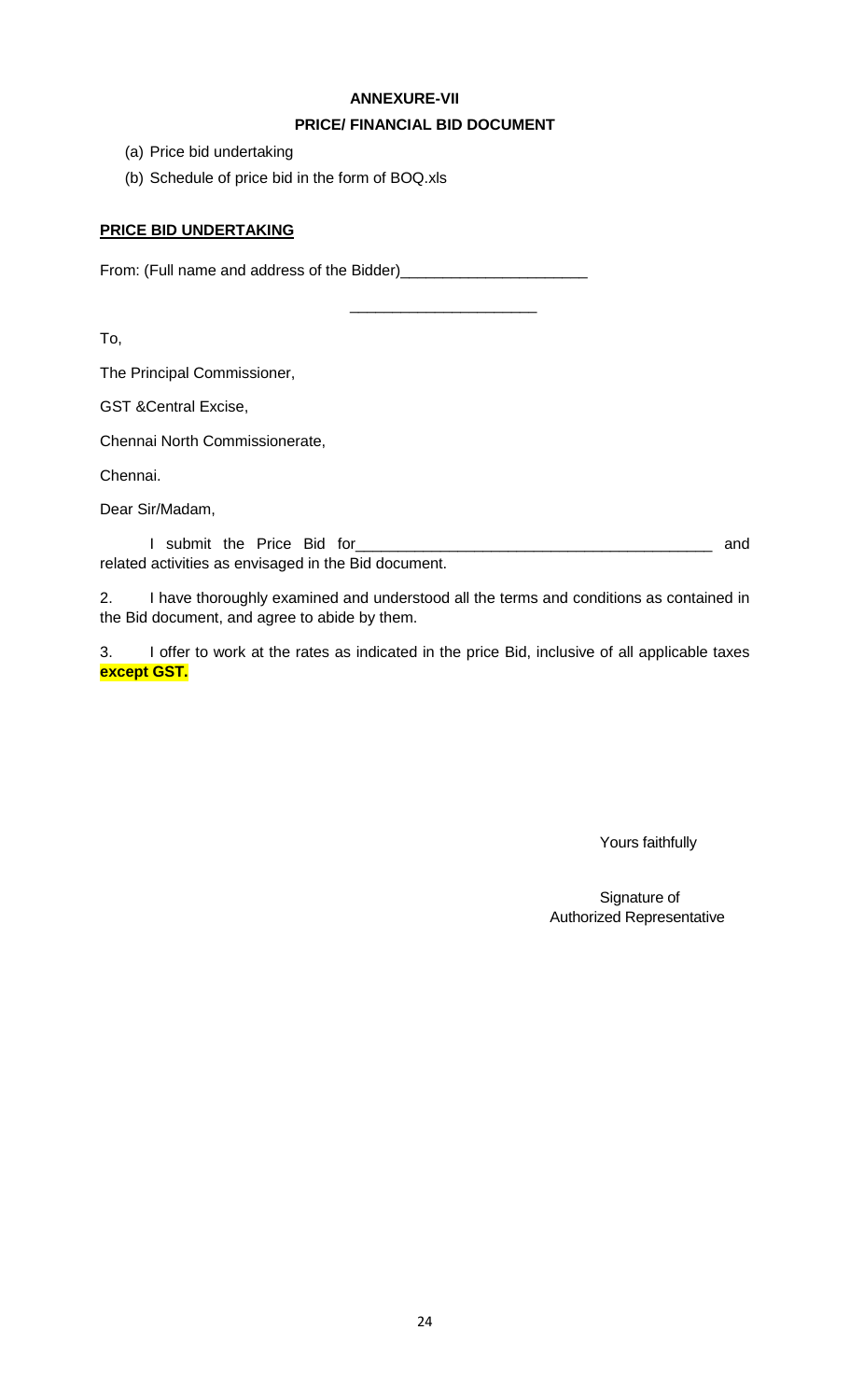## **ANNEXURE -VIII UNDERTAKING BY THE BIDDER**

I/We undertake that my/our firm M/s ………………………………………………………………………… has not been **blacklisted** by any Govt. Department/Public Sector Undertaking/Autonomous Body.

2. I ………………………………………………………………………………. Son/Daughter/Wife of Shri……………………………………………………………. Proprietor/Partner/Director/Authorized signatory of M/s ………………………………………………………. am competent to sign this declaration and execute this tender document.

3. I have carefully read and understood all the term and conditions of the tender and undertake to abide by them.

4. The information / documents furnished alongwith the above application are true and correct to the best of my knowledge and belief. I/ We, am/are well aware of the fact that furnishing of any false information / fabricated document would lead to rejection of my tender at any stage besides liabilities towards prosecution under appropriate law.

5. I/We understand that in case any deviation is found in the above statement at any stage, my/our concern/firm/co. shall be blacklisted and shall not have any dealing with the Department in future.

Date: Date: Signature of the authorized Signatory of the firm/ Place: Company/Organization Office Stamp/Seal: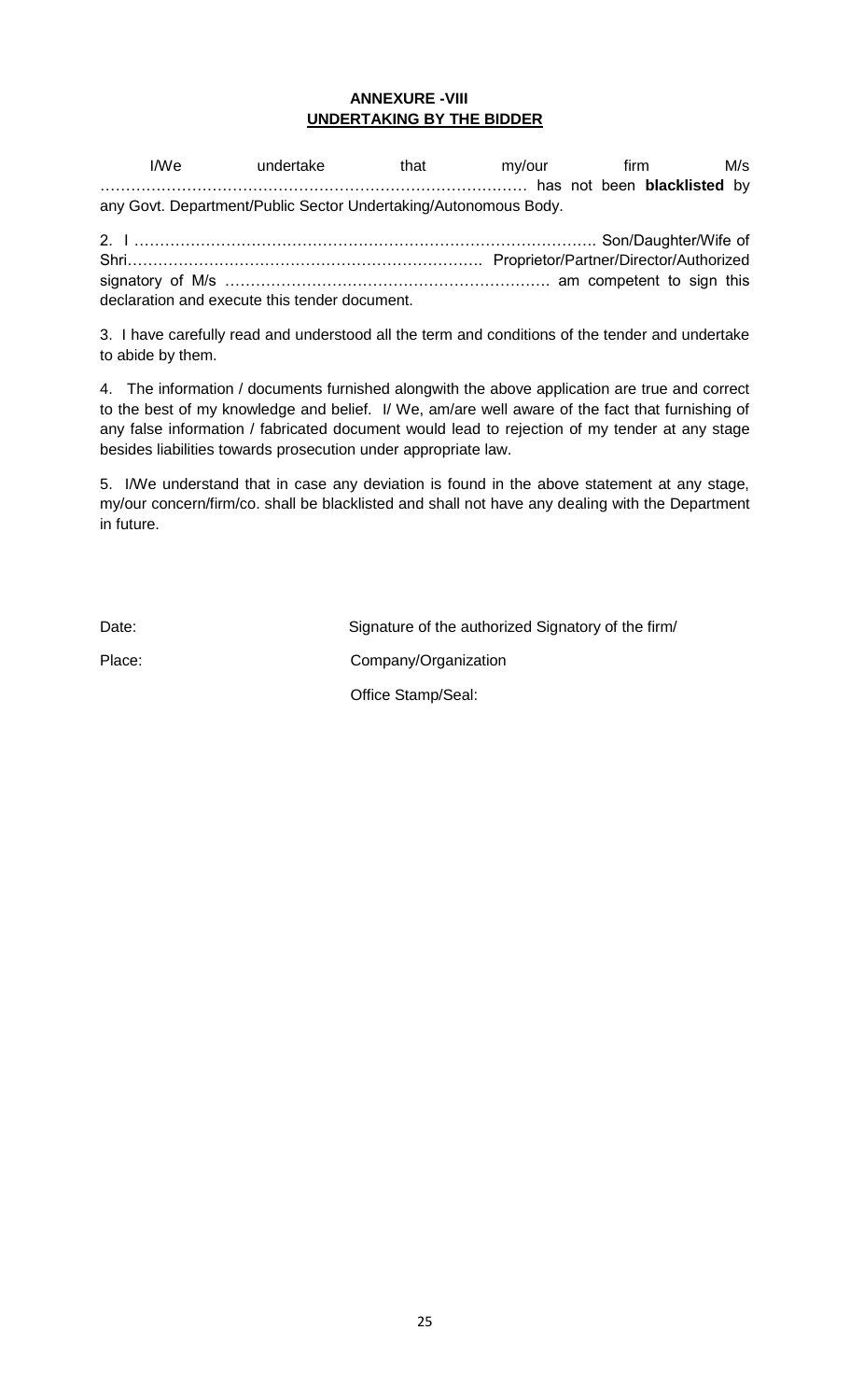## **Annexure-VI**

### **Instructions for Online Bid Submission:**

The bidders are required to submit soft copies of their bids electronically on the CPP Portal, using valid Digital Signature Certificates. The instructions given below are meant to assist the bidders in registering on the CPP Portal, prepare their bids in accordance with the requirements and submitting their bids online on the CPP Portal.

More information useful for submitting online bids on the CPP Portal may be obtained at: <https://eprocure.gov.in/eprocure/app>**.**

## **REGISTRATION**

- 1) Bidders are required to enroll on the e-Procurement module of the Central Public Procurement Portal (URL: [https://eprocure.gov.in/eprocure/app\)](https://eprocure.gov.in/eprocure/app) by clicking on the link "**Online bidder Enrollment**" on the CPP Portal which is free of charge.
- 2) As part of the enrolment process, the bidders will be required to choose a unique username and assign a password for their accounts.
- 3) Bidders are advised to register their valid email address and mobile numbers as part of the registration process. These would be used for any communication from the CPP Portal.
- 4) Upon enrolment, the bidders will be required to register their valid Digital Signature Certificate (Class II or Class III Certificates with signing key usage) issued by any Certifying Authority recognized by CCA India (e.g. Sify / nCode / eMudhra etc.), with their profile.
- 5) Only one valid DSC should be registered by a bidder. Please note that the bidders are responsible to ensure that they do not lend their DSC"s to others which may lead to misuse.
- 6) Bidder then logs in to the site through the secured log-in by entering their user ID / password and the password of the DSC / e-Token.

#### **SEARCHING FOR TENDER DOCUMENTS**

- 1) There are various search options built in the CPP Portal, to facilitate bidders to search active tenders by several parameters. These parameters could include Tender ID, Organization Name, Location, Date, Value, etc. There is also an option of advanced search for tenders, wherein the bidders may combine a number of search parameters such as Organization Name, Form of Contract, Location, Date, Other keywords etc. to search for a tender published on the CPP Portal.
- 2) Once the bidders have selected the tenders they are interested in, they may download the required documents / tender schedules. These tenders can be moved to the respective "My Tenders" folder. This would enable the CPP Portal to intimate the bidders through SMS / e-mail in case there is any corrigendum issued to the tender document.
- 3) The bidder should make a note of the unique Tender ID assigned to each tender, in case they want to obtain any clarification / help from the Helpdesk.

#### **PREPARATION OF BIDS**

- 1) Bidder should take into account any corrigendum published on the tender document before submitting their bids.
- 2) Please go through the tender advertisement and the tender document carefully to understand the documents required to be submitted as part of the bid. Please note the number of covers in which the bid documents have to be submitted, the number of documents - including the names and content of each of the document that need to be submitted. Any deviations from these may lead to rejection of the bid.
- 3) Bidder, in advance, should get ready the bid documents to be submitted as indicated in the tender document / schedule and generally, they can be in PDF / XLS / RAR / DWF/JPG formats. Bid documents may be scanned with 100 dpi with black and white option which helps in reducing size of the scanned document.
- 4) To avoid the time and effort required in uploading the same set of standard documents which are required to be submitted as a part of every bid, a provision of uploading such